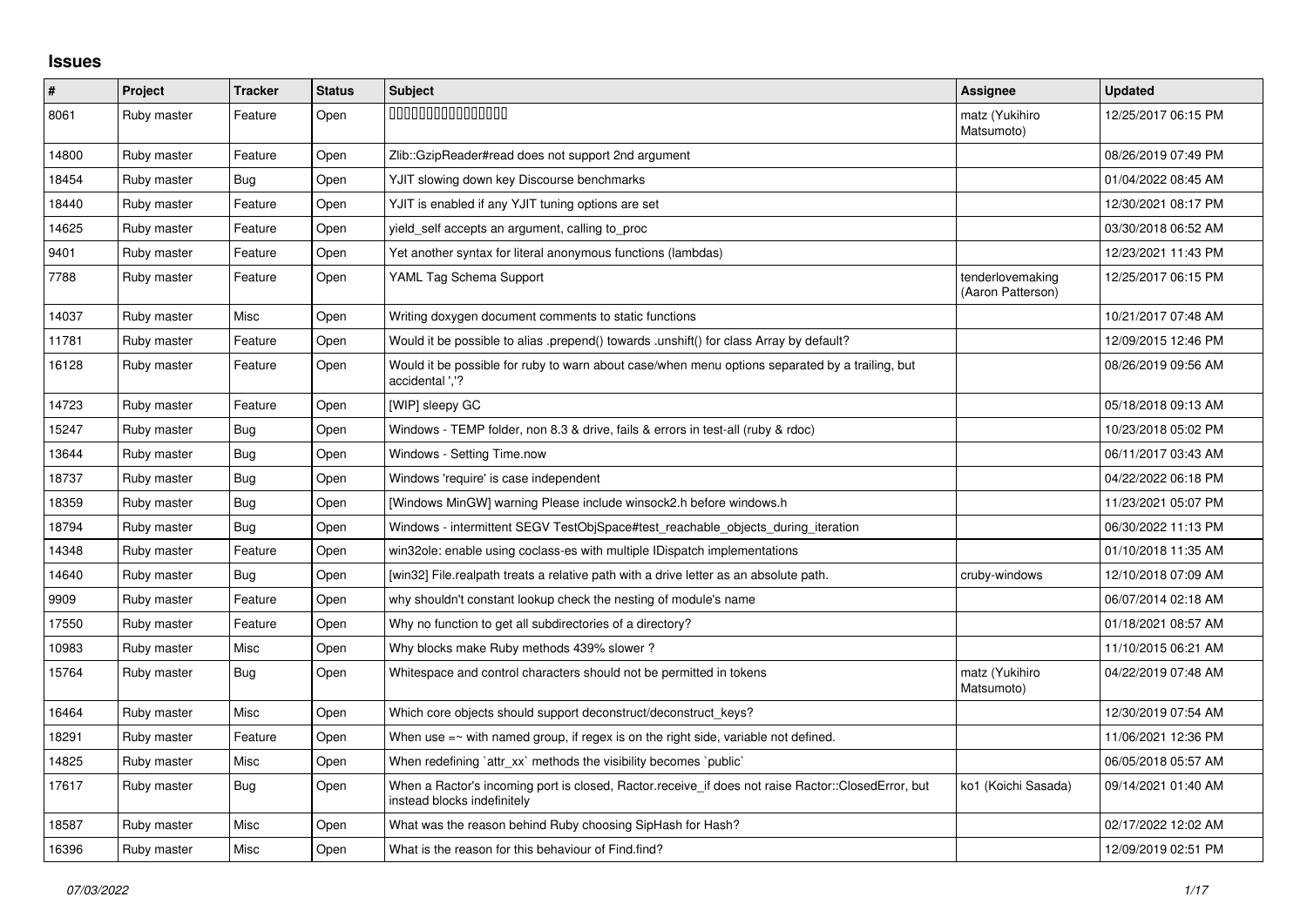| $\vert$ # | Project     | <b>Tracker</b> | <b>Status</b> | Subject                                                                                              | Assignee                       | <b>Updated</b>      |
|-----------|-------------|----------------|---------------|------------------------------------------------------------------------------------------------------|--------------------------------|---------------------|
| 18352     | Ruby master | Misc           | Open          | What is the Hash#grep expected?                                                                      |                                | 11/28/2021 10:39 PM |
| 16157     | Ruby master | Misc           | Open          | What is the correct and *portable* way to do generic delegation?                                     |                                | 10/15/2019 04:28 PM |
| 14190     | Ruby master | Misc           | Open          | What are the semantics of \$SAFE?                                                                    |                                | 12/15/2017 10:28 PM |
| 16188     | Ruby master | Misc           | Open          | What are the performance implications of the new keyword arguments in 2.7 and 3.0?                   | jeremyevans0 (Jeremy<br>Evans) | 11/27/2019 04:45 PM |
| 18247     | Ruby master | Bug            | Open          | weird results for `Array#slice` or `Array#[]` with argument of type `Enumerator::ArithmeticSequence` |                                | 03/30/2022 11:05 PM |
| 16971     | Ruby master | Feature        | Open          | weak_ref&.some_method should behave like object&.some_method                                         |                                | 06/19/2020 03:17 PM |
| 16959     | Ruby master | <b>Bug</b>     | Open          | Weakmap has specs and third-party usage despite being a private API                                  |                                | 06/13/2020 08:54 PM |
| 7840      | Ruby master | <b>Bug</b>     | Open          | -Wdeclaration-after-statement is valid for C/ObjC but not for C++                                    | nobu (Nobuyoshi<br>Nakada)     | 06/02/2020 04:41 PM |
| 9724      | Ruby master | Misc           | Open          | Warnings in Ruby: allow per-file directives to i.e. suppress warnings                                |                                | 04/10/2014 06:21 PM |
| 15817     | Ruby master | Feature        | Open          | Warnings for undef_method and remove_method on initialize()                                          |                                | 05/02/2019 09:11 AM |
| 16755     | Ruby master | Feature        | Open          | warning: `if' at the end of line without an expression                                               |                                | 04/03/2020 11:28 PM |
| 10728     | Ruby master | Feature        | Open          | Warning for Fixnum#size to use RbConfig::SIZEOF['long']                                              |                                | 01/11/2015 04:23 PM |
| 9613      | Ruby master | Feature        | Open          | Warn about unsafe ossl ciphers                                                                       |                                | 09/13/2015 03:27 AM |
| 16507     | Ruby master | Misc           | Open          | $=$ vs include? or match?                                                                            |                                | 01/12/2020 11:27 PM |
| 12589     | Ruby master | Feature        | Open          | VM performance improvement proposal                                                                  |                                | 02/20/2018 05:00 AM |
| 8404      | Ruby master | Feature        | Open          | virtual, hooked or read only global variabels for ruby only code too                                 |                                | 05/14/2013 09:19 PM |
| 14602     | Ruby master | Feature        | Open          | Version of dig that raises error if a key is not present                                             |                                | 05/25/2022 12:02 PM |
| 18376     | Ruby master | Feature        | Open          | Version comparison API                                                                               |                                | 12/30/2021 10:33 AM |
| 12114     | Ruby master | Feature        | Open          | $\texttt{SVERBOSE}$ = true is being ignored                                                          |                                | 02/26/2016 02:00 PM |
| 18795     | Ruby master | <b>Bug</b>     | Open          | Verbose GC debug output with -DRGENGC_DEBUG=5 causes a crash                                         |                                | 06/08/2022 08:24 AM |
| 9174      | Ruby master | Feature        | Open          | value receiving block for Hash#has_key?                                                              |                                | 11/29/2013 06:33 AM |
| 14079     | Ruby master | Feature        | Open          | Validate argument list without calling method                                                        |                                | 11/07/2017 03:20 AM |
| 12086     | Ruby master | Feature        | Open          | using: option for instance_eval etc.                                                                 |                                | 12/29/2019 07:46 PM |
| 12435     | Ruby master | Feature        | Open          | Using connect_nonblock to open TCP connections in Net::HTTP#connect                                  |                                | 06/06/2016 12:42 AM |
| 10371     | Ruby master | Feature        | Open          | Use Thread#handle_interrupt in MonitorMixin                                                          |                                | 12/23/2021 11:43 PM |
| 16684     | Ruby master | Feature        | Open          | Use the word "to" instead of "from" in backtrace                                                     |                                | 04/10/2020 07:58 AM |
| 12928     | Ruby master | Feature        | Open          | Use socket conect_timeout in net stdlib for open_timeout                                             |                                | 12/02/2019 09:20 PM |
| 18369     | Ruby master | Feature        | Open          | users.detect(:name, "Dorian") as shorthand for users.detect {  user  user.name == "Dorian" }         |                                | 12/03/2021 02:23 PM |
| 10755     | Ruby master | Feature        | Open          | Use rb_define_alias instead of rb_define_method for rb_cHash                                         |                                | 07/27/2021 11:09 AM |
| 18740     | Ruby master | Bug            | Open          | Use of rightward assignment changes line number needed for line-targeted TracePoint                  |                                | 04/27/2022 09:56 AM |
| 14718     | Ruby master | Feature        | Open          | Use jemalloc by default?                                                                             |                                | 03/25/2020 06:38 PM |
| 13881     | Ruby master | Feature        | Open          | Use getcontext/setcontext on OS X                                                                    |                                | 09/08/2017 09:13 AM |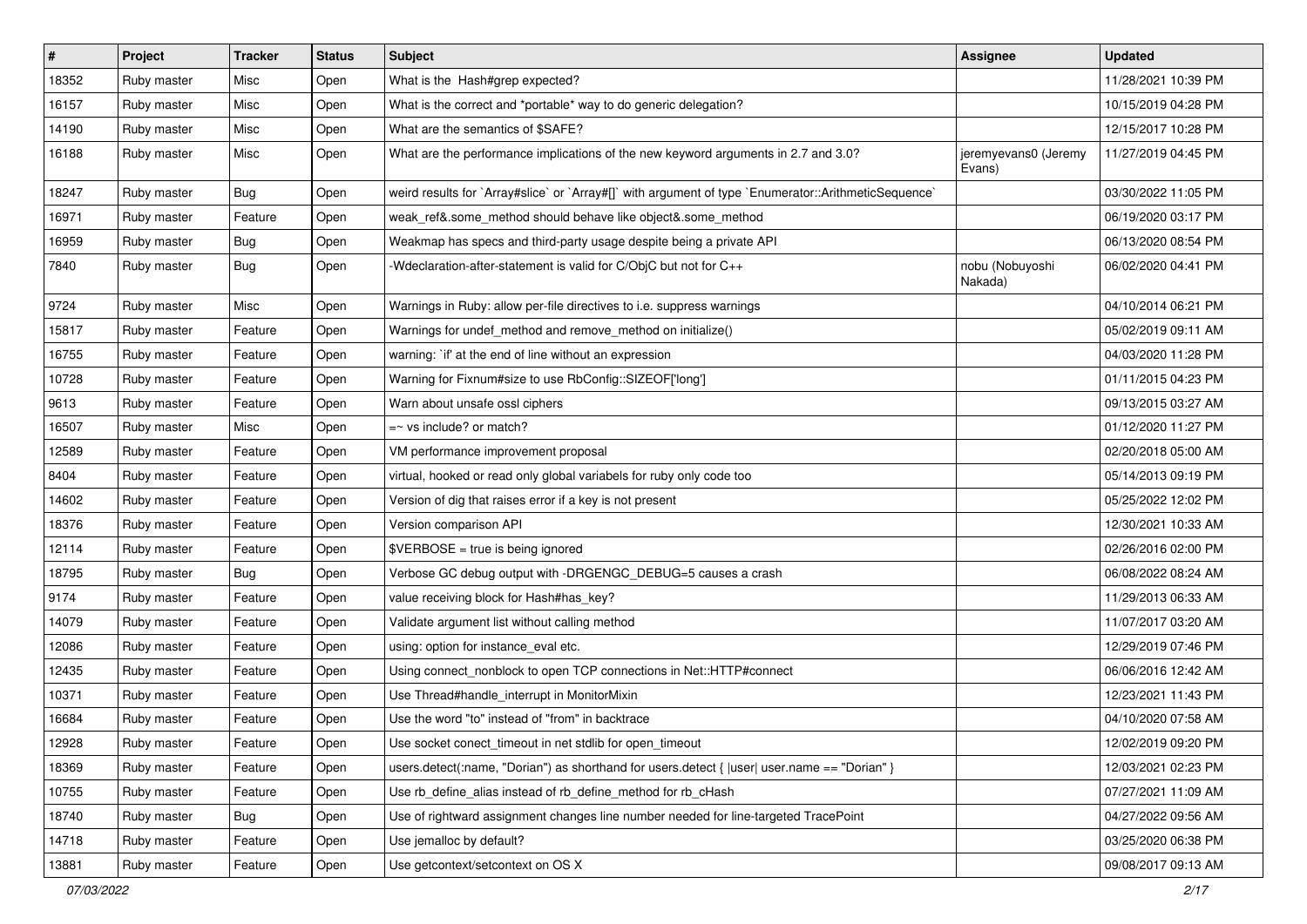| #     | Project     | <b>Tracker</b> | <b>Status</b> | <b>Subject</b>                                                                        | <b>Assignee</b>       | <b>Updated</b>      |
|-------|-------------|----------------|---------------|---------------------------------------------------------------------------------------|-----------------------|---------------------|
| 10251 | Ruby master | Feature        | Open          | URI: Support wildcards (globbing) in no_proxy                                         |                       | 12/16/2015 05:22 AM |
| 14411 | Ruby master | Feature        | Open          | URI#secure?                                                                           |                       | 02/11/2018 03:44 PM |
| 12852 | Ruby master | <b>Bug</b>     | Open          | URI parse can't handle non-ascii URIs                                                 | akira (akira yamada)  | 12/12/2016 06:39 PM |
| 17569 | Ruby master | Misc           | Open          | uri lib maintainership                                                                | akr (Akira Tanaka)    | 01/23/2021 10:42 AM |
| 17309 | Ruby master | Misc           | Open          | URI escape being deprecated, yet there is no replacement                              |                       | 11/11/2020 12:52 AM |
| 18639 | Ruby master | Feature        | Open          | Update Unicode data to Unicode Version 15.0.0                                         | duerst (Martin Dürst) | 03/22/2022 07:38 PM |
| 17154 | Ruby master | Misc           | Open          | Update Pathname Documentation to Clarify Expected Behavior                            | akr (Akira Tanaka)    | 09/05/2020 01:18 PM |
| 11690 | Ruby master | Feature        | Open          | Update Hash during multiple assignment                                                |                       | 12/10/2015 12:26 PM |
| 17562 | Ruby master | Feature        | Open          | Update -E option in --help                                                            |                       | 01/19/2021 05:38 PM |
| 17420 | Ruby master | <b>Bug</b>     | Open          | Unsafe mutation of \$" when doing non-RubyGems require in Ractor                      | ko1 (Koichi Sasada)   | 01/07/2021 01:23 PM |
| 15413 | Ruby master | Feature        | Open          | unmarkable C stack (3rd stack)                                                        |                       | 12/15/2018 01:13 AM |
| 18286 | Ruby master | <b>Bug</b>     | Open          | Universal arm64/x86_84 binary built on an x86_64 machine segfaults/is killed on arm64 |                       | 05/26/2022 09:45 PM |
| 15781 | Ruby master | Feature        | Open          | Unify Method List Introspection?                                                      |                       | 04/21/2019 11:16 PM |
| 17825 | Ruby master | Feature        | Open          | Uniformize Float::INFINITY and Date::infinity.new                                     |                       | 05/04/2021 01:43 AM |
| 18510 | Ruby master | <b>Bug</b>     | Open          | Unexpected waiting for console when starting ruby on windows                          |                       | 01/23/2022 02:53 PM |
| 18013 | Ruby master | <b>Bug</b>     | Open          | Unexpected results when mxiing negated character classes and case-folding             |                       | 06/29/2021 12:05 PM |
| 18798 | Ruby master | Feature        | Open          | UnboundMethod#==`with inherited classes                                               |                       | 05/25/2022 12:32 AM |
| 10879 | Ruby master | Feature        | Open          | UnboundMethod#to_proc                                                                 |                       | 02/21/2015 07:56 PM |
| 14582 | Ruby master | Bug            | Open          | Unable to use `method_entry` and `method_return` tracing probes since 2.5             |                       | 06/18/2021 06:08 PM |
| 17950 | Ruby master | Feature        | Open          | Unable to pattern-match against a String key                                          |                       | 06/15/2021 11:42 AM |
| 12625 | Ruby master | Feature        | Open          | TypeError.assert, ArgumentError.assert                                                |                       | 08/10/2016 04:36 AM |
| 16471 | Ruby master | Feature        | Open          | Two feature requests for WeakRef: get original object, callback feature               |                       | 01/02/2020 03:44 PM |
| 17566 | Ruby master | Feature        | Open          | Tune thread QoS / efficiency on macOS                                                 |                       | 01/29/2021 09:16 AM |
| 13763 | Ruby master | Feature        | Open          | Trigger "unused variable warning" for unused variables in parameter lists             |                       | 11/28/2017 04:49 AM |
| 18444 | Ruby master | Bug            | Open          | Trapped TSTP causes a locking deadlock in 3.0.3 onward                                |                       | 05/26/2022 10:29 PM |
| 10237 | Ruby master | Feature        | Open          | Transform all elements of one Encoding into another Encoding for Array and Hash       |                       | 01/05/2018 09:01 PM |
| 8272  | Ruby master | Feature        | Open          | Transfer feature tracking to CommonRuby                                               |                       | 12/23/2021 11:40 PM |
| 15031 | Ruby master | Feature        | Open          | T_RANGE for testing whether object is a Range                                         |                       | 08/27/2018 11:45 AM |
| 15854 | Ruby master | Feature        | Open          | Tracing instance variable assignment                                                  | ko1 (Koichi Sasada)   | 07/29/2019 07:13 AM |
| 15568 | Ruby master | Misc           | Open          | TracePoint(:raise)#parameters raises RuntimeError                                     |                       | 01/27/2019 12:02 AM |
| 10589 | Ruby master | Feature        | Open          | [TracePoint API] Make THREAD_{BEGIN, END} events return some context information      |                       | 12/11/2014 04:27 PM |
| 18269 | Ruby master | <b>Bug</b>     | Open          | trace opt not and trace opt regexpmatch2 insns are indistinguishable                  |                       | 11/12/2021 07:44 AM |
| 16673 | Ruby master | Feature        | Open          | total_timeout for Net::HTTP                                                           |                       | 03/07/2020 06:25 AM |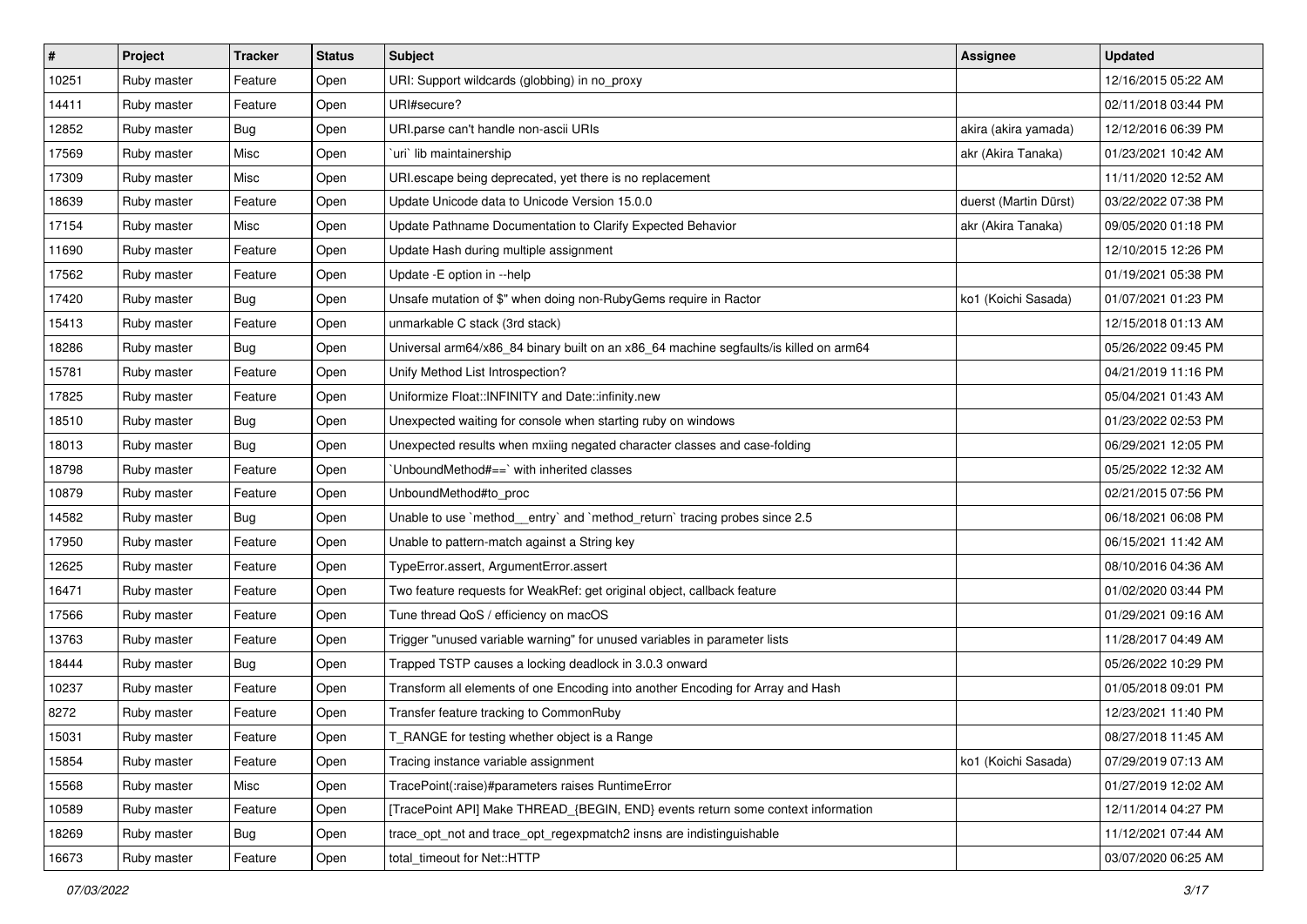| #     | Project     | <b>Tracker</b> | <b>Status</b> | <b>Subject</b>                                                                                                                                        | <b>Assignee</b>              | <b>Updated</b>      |
|-------|-------------|----------------|---------------|-------------------------------------------------------------------------------------------------------------------------------------------------------|------------------------------|---------------------|
| 18840 | Ruby master | Misc           | Open          | Top-level #using and other methods docs                                                                                                               |                              | 06/18/2022 07:12 PM |
| 10238 | Ruby master | Feature        | Open          | todo: remove dependency on malloc_usable_size                                                                                                         | ko1 (Koichi Sasada)          | 12/10/2020 09:20 AM |
| 18132 | Ruby master | <b>Bug</b>     | Open          | TODO: fix ccan/list thread safety                                                                                                                     |                              | 01/02/2022 08:22 AM |
| 10519 | Ruby master | Feature        | Open          | <b>TLS Renegotiation</b>                                                                                                                              |                              | 09/13/2015 03:29 AM |
| 16637 | Ruby master | Feature        | Open          | Time#to_s and Date#to_s accept strftime format string                                                                                                 |                              | 02/17/2020 09:46 PM |
| 12173 | Ruby master | Feature        | Open          | Time#till now`                                                                                                                                        |                              | 03/16/2016 10:19 AM |
| 18144 | Ruby master | <b>Bug</b>     | Open          | Timeout not working while regular expression match is running                                                                                         |                              | 09/02/2021 07:08 AM |
| 18033 | Ruby master | Feature        | Open          | Time.new to parse a string                                                                                                                            |                              | 12/07/2021 02:15 PM |
| 10949 | Ruby master | Feature        | Open          | Time is WB unprotected                                                                                                                                |                              | 07/23/2015 05:55 PM |
| 11174 | Ruby master | <b>Bug</b>     | Open          | threads memory leak                                                                                                                                   | ko1 (Koichi Sasada)          | 06/17/2019 03:17 PM |
| 15438 | Ruby master | <b>Bug</b>     | Open          | Threads can't switch faster than TIME_QUANTUM_(NSEC USEC MSEC)                                                                                        |                              | 03/25/2019 08:53 PM |
| 14735 | Ruby master | Misc           | Open          | thread-safe operations in a hash could be documented                                                                                                  |                              | 05/04/2018 01:09 PM |
| 12689 | Ruby master | <b>Bug</b>     | Open          | Thread isolation of $$~$ and \$                                                                                                                       |                              | 04/01/2021 08:51 PM |
| 10658 | Ruby master | Feature        | Open          | ThreadGroup local variables                                                                                                                           |                              | 01/28/2016 07:20 AM |
| 8185  | Ruby master | <b>Bug</b>     | Open          | Thread/fork issue                                                                                                                                     |                              | 12/30/2019 03:00 AM |
| 15072 | Ruby master | <b>Bug</b>     | Open          | thread.c:4356:5: error: implicit declaration of function 'ubf list atfork'                                                                            | normalperson (Eric<br>Wong)  | 09/20/2018 03:32 AM |
| 18797 | Ruby master | <b>Bug</b>     | Open          | Third argument to Regexp.new is a bit broken                                                                                                          |                              | 05/23/2022 10:11 AM |
| 13557 | Ruby master | Feature        | Open          | there's no way to pass backtrace locations as a massaged backtrace                                                                                    |                              | 06/24/2019 08:21 PM |
| 10175 | Ruby master | Feature        | Open          | There's no reason to prefer Proc.new over Kernel#proc anymore                                                                                         |                              | 11/10/2014 11:07 PM |
| 13787 | Ruby master | Misc           | Open          | The path to Ruby 3.x - would it be useful to have a separate thread here at the tracker, for discussions<br>and issues and ideas related to ruby 3.x? |                              | 08/08/2017 08:29 AM |
| 8478  | Ruby master | Feature        | Open          | The hash returned by Enumerable#group_by should have an empty array for its default value                                                             | matz (Yukihiro<br>Matsumoto) | 06/04/2013 03:56 PM |
| 18763 | Ruby master | Bug            | Open          | The configure option "--with-openssl-dir" has lower precedence than pkg-config                                                                        |                              | 05/11/2022 11:39 AM |
| 16920 | Ruby master | <b>Bug</b>     | Open          | TestThread#test_signal_at_join fails on aarch64                                                                                                       |                              | 12/07/2021 02:17 PM |
| 14761 | Ruby master | <b>Bug</b>     | Open          | TestThread#test_join_limits hangs up on Solaris 10 with gcc                                                                                           |                              | 05/16/2018 05:23 AM |
| 16493 | Ruby master | <b>Bug</b>     | Open          | TestThreadQueue#test thr kill is flaky on AArch64                                                                                                     |                              | 01/09/2020 09:39 AM |
| 16265 | Ruby master | Bug            | Open          | Test (spec) failure using current MSYS2 tools, related to -fstack-protector and possibly<br>D_FORTIFY_SOURCE=2                                        |                              | 12/03/2019 03:09 PM |
| 18073 | Ruby master | <b>Bug</b>     | Open          | test/ruby/test_jit.rb: "error: invalid use of '__builtin_va_arg_pack ()" on Ruby 2.7.4 on gcc 4.8.5                                                   |                              | 12/03/2021 03:04 PM |
| 18393 | Ruby master | <b>Bug</b>     | Open          | TestReadline#test_interrupt_in_other_thread fails on armv7hl                                                                                          |                              | 12/07/2021 02:03 PM |
| 4173  | Ruby master | <b>Bug</b>     | Open          | TestProcess#test_wait_and_sigchild DDDDDDDD                                                                                                           |                              | 03/15/2018 08:29 AM |
| 10580 | Ruby master | <b>Bug</b>     | Open          | TestProcess#test_deadlock_by_signal_at_forking fails on ARM                                                                                           | akr (Akira Tanaka)           | 12/30/2019 03:00 AM |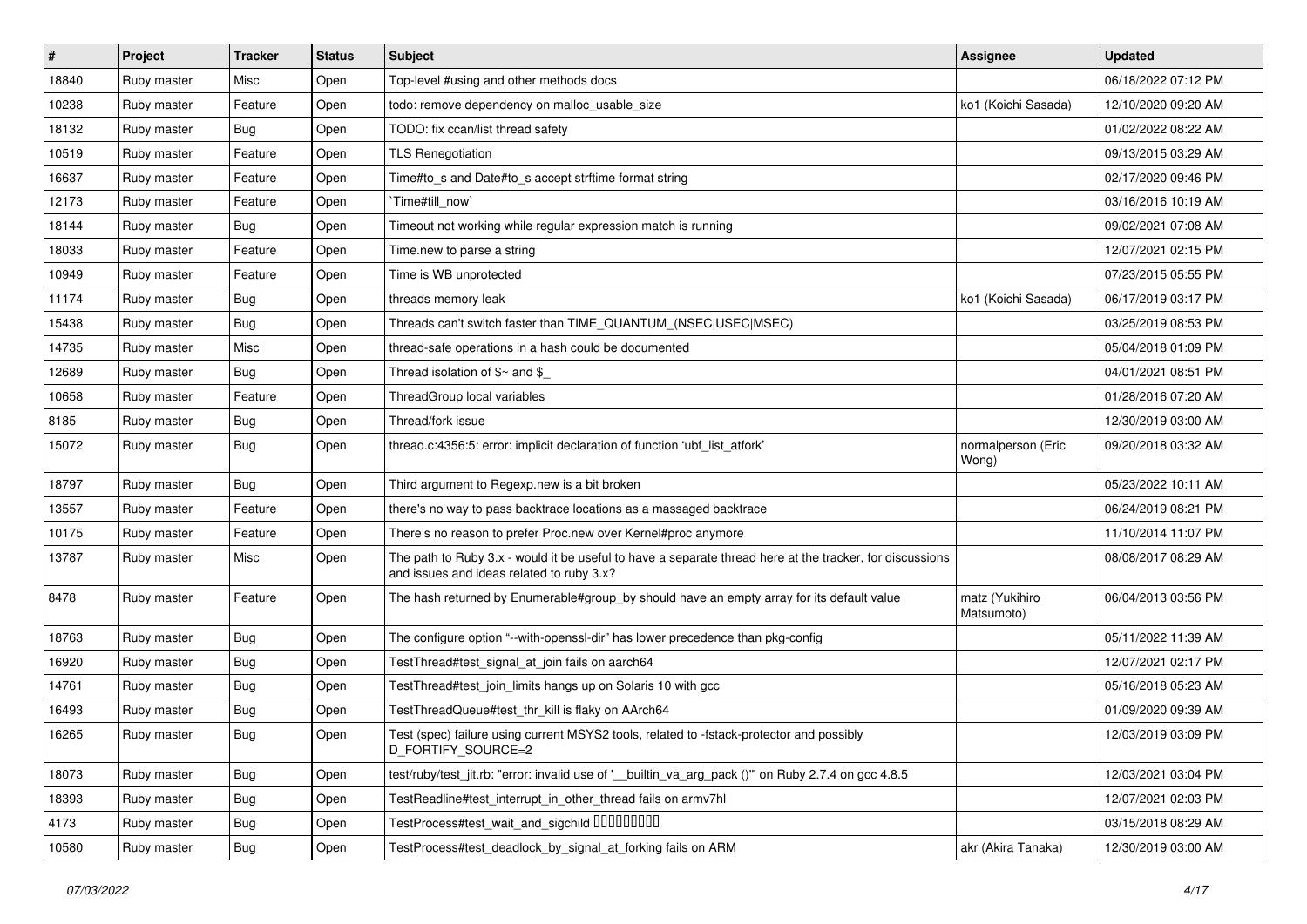| $\vert$ # | Project     | <b>Tracker</b> | <b>Status</b> | Subject                                                                                        | <b>Assignee</b>                         | <b>Updated</b>      |
|-----------|-------------|----------------|---------------|------------------------------------------------------------------------------------------------|-----------------------------------------|---------------------|
| 12500     | Ruby master | Bug            | Open          | TestProcess#test aspawn too long path fails on mips with "argument too big"                    |                                         | 12/29/2019 10:38 AM |
| 17999     | Ruby master | Bug            | Open          | TestMethod#test_zsuper intermittent timeout error on raspbian10-aarch64 Cl                     |                                         | 06/18/2021 01:33 AM |
| 17591     | Ruby master | Misc           | Open          | Test frameworks and REPLs do not show deprecation warnings by default                          |                                         | 02/17/2021 09:06 AM |
| 16492     | Ruby master | Bug            | Open          | TestBugReporter#test_bug_reporter_add test failures                                            | jaruga (Jun Aruga)                      | 08/24/2021 01:12 PM |
| 14064     | Ruby master | <b>Bug</b>     | Open          | test-all with and without -j - incorrect assertions and missing test methods                   |                                         | 11/03/2017 10:54 PM |
| 14601     | Ruby master | Feature        | Open          | test-all & ruby/test_m17n_comb.rb - fixup                                                      |                                         | 08/26/2019 07:30 PM |
| 18380     | Ruby master | Bug            | Open          | TestAddressResolve#test_socket_getnameinfo_domain_blocking test failures                       |                                         | 12/21/2021 04:22 PM |
| 8896      | Ruby master | Feature        | Open          | #tap with missing block                                                                        |                                         | 12/23/2021 11:43 PM |
| 18136     | Ruby master | Feature        | Open          | take_while_after                                                                               |                                         | 01/28/2022 06:23 AM |
| 17680     | Ruby master | Bug            | Open          | tab completion no longer works on irb3.0                                                       |                                         | 03/13/2021 08:06 AM |
| 14681     | Ruby master | Bug            | Open          | syswrite': stream closed in another thread (IOError)                                           |                                         | 04/22/2018 12:12 AM |
| 13512     | Ruby master | Feature        | Open          | <b>System Threads</b>                                                                          | ko1 (Koichi Sasada)                     | 07/14/2017 07:08 AM |
| 11428     | Ruby master | Feature        | Open          | system/exec/etc. should to s their argument to restore Pathname functionality as it was in 1.8 |                                         | 11/06/2016 02:17 AM |
| 7742      | Ruby master | Bug            | Open          | System encoding (Windows-1258) is not recognized by Ruby to convert back to UTF-8              | duerst (Martin Dürst)                   | 12/25/2017 06:15 PM |
| 11939     | Ruby master | Feature        | Open          | Syntax sugar to apply a method replace a variable                                              |                                         | 01/04/2016 09:49 AM |
| 17290     | Ruby master | Feature        | Open          | Syntax sugar for boolean keyword argument                                                      |                                         | 10/29/2020 04:51 AM |
| 9686      | Ruby master | Feature        | Open          | Syntax for symbols used in hashes                                                              |                                         | 12/23/2021 11:43 PM |
| 8848      | Ruby master | Feature        | Open          | Syntax for binary strings                                                                      |                                         | 12/23/2021 11:43 PM |
| 18080     | Ruby master | Bug            | Open          | Syntax error on one-line pattern matching                                                      |                                         | 08/18/2021 12:38 AM |
| 13645     | Ruby master | Feature        | Open          | Syntactic sugar for indexing when using the safe navigation operator                           |                                         | 04/16/2019 03:00 PM |
| 12129     | Ruby master | Feature        | Open          | syntactic sugar for dynamic method dispatch `object_expression:method_name_expression(1, 2)`   |                                         | 03/14/2016 01:35 AM |
| 8961      | Ruby master | Feature        | Open          | Synchronizable module to easily wrap methods in a mutex                                        |                                         | 12/23/2021 11:43 PM |
| 18826     | Ruby master | Bug            | Open          | Symbol#to_proc inconsistent, sometimes calls private methods                                   |                                         | 06/16/2022 07:27 AM |
| 7795      | Ruby master | Feature        | Open          | Symbol.defined? and/or to_existing_symbol                                                      | matz (Yukihiro<br>Matsumoto)            | 12/25/2017 06:15 PM |
| 16102     | Ruby master | Feature        | Open          | 'Symbol#call'                                                                                  |                                         | 09/12/2019 09:25 AM |
| 18439     | Ruby master | Feature        | Open          | Support YJIT for VC++                                                                          | maximecb (Maxime<br>Chevalier-Boisvert) | 01/10/2022 11:29 PM |
| 14393     | Ruby master | Feature        | Open          | Support sending file descriptors (on local machine) via DRb UNIX                               |                                         | 01/24/2018 08:58 PM |
| 18259     | Ruby master | Feature        | Open          | Support quarter spec %q in Time#strftime                                                       |                                         | 10/21/2021 12:15 PM |
| 17047     | Ruby master | Feature        | Open          | Support parameters for MAIL FROM and RCPT TO                                                   |                                         | 12/06/2021 08:16 PM |
| 11665     | Ruby master | Feature        | Open          | Support nested functions for better code organization                                          |                                         | 11/16/2016 03:06 PM |
| 10602     | Ruby master | Feature        | Open          | Support multithreaded profiling                                                                |                                         | 07/09/2019 01:24 AM |
| 17151     | Ruby master | Feature        | Open          | Support multiple builtin ruby code for implimatation in Ruby & C                               |                                         | 09/05/2020 01:41 AM |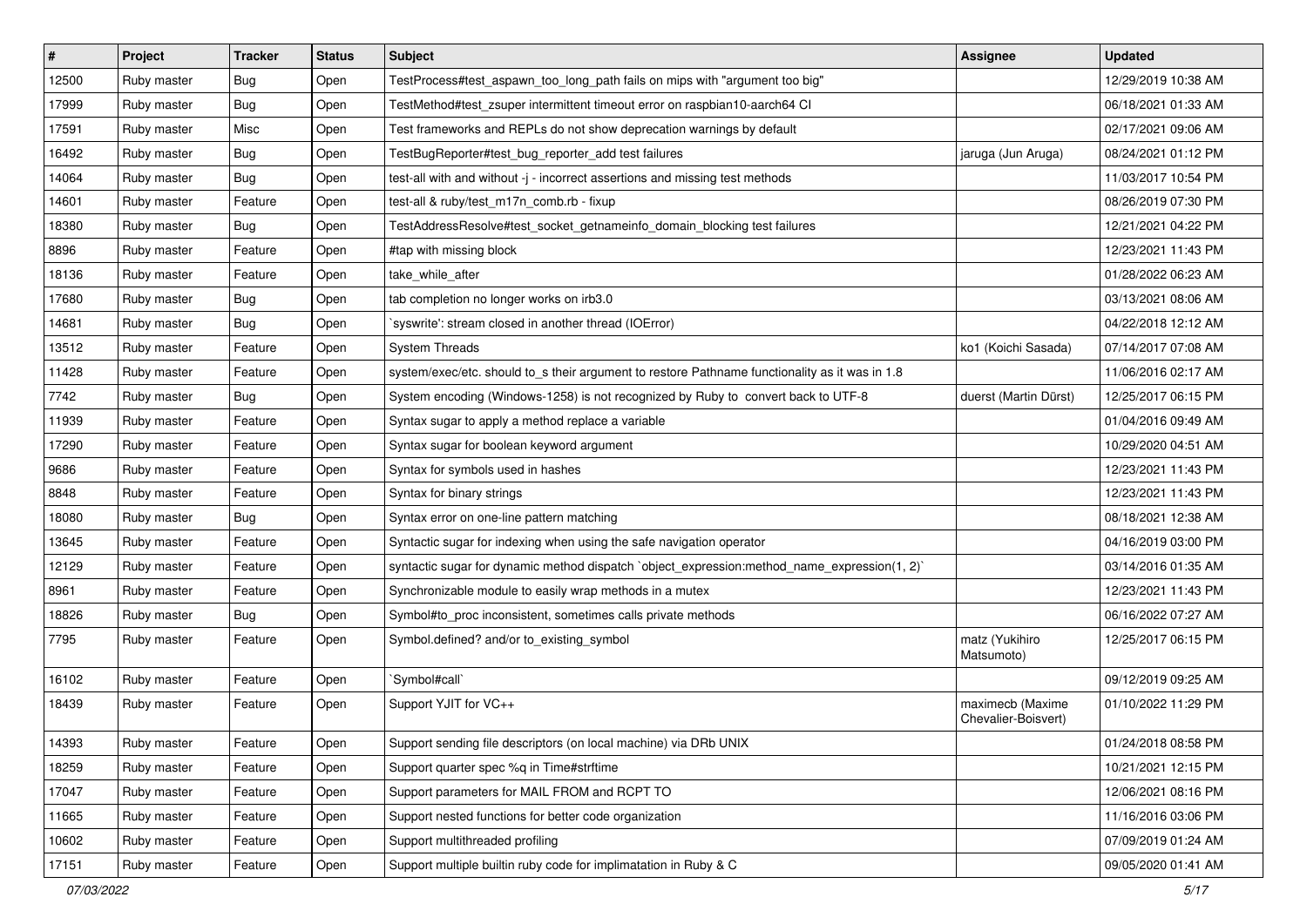| $\vert$ # | Project     | Tracker | <b>Status</b> | <b>Subject</b>                                                                                                     | <b>Assignee</b>     | <b>Updated</b>      |
|-----------|-------------|---------|---------------|--------------------------------------------------------------------------------------------------------------------|---------------------|---------------------|
| 17844     | Ruby master | Feature | Open          | Support list of methods to test with respond_to?                                                                   |                     | 05/06/2021 07:00 PM |
| 14550     | Ruby master | Feature | Open          | Support keyword arguments with Date#step                                                                           |                     | 02/26/2018 03:58 AM |
| 12858     | Ruby master | Feature | Open          | Supporting batch-requiring of files in ruby                                                                        |                     | 10/23/2016 08:05 AM |
| 7708      | Ruby master | Feature | Open          | support for patches list                                                                                           |                     | 12/25/2017 06:15 PM |
| 11539     | Ruby master | Feature | Open          | Support explicit declaration of volatile instance variables                                                        |                     | 01/26/2021 03:30 PM |
| 9445      | Ruby master | Feature | Open          | Support emitting 1.9 Symbol keyword Hash syntax when pretty printing Hashes                                        |                     | 01/24/2014 06:01 AM |
| 15024     | Ruby master | Feature | Open          | Support block in Array#join                                                                                        |                     | 08/25/2018 05:05 AM |
| 17616     | Ruby master | Feature | Open          | Support backtracing on Linux with non-GNU-libc + libunwind                                                         |                     | 02/09/2021 01:12 PM |
| 14164     | Ruby master | Feature | Open          | [Suggestion] Type system for ruby 3x to be usable for e. g. rubocop or autogenerating crystal code<br>and so forth |                     | 08/12/2019 08:15 AM |
| 17627     | Ruby master | Feature | Open          | Suggestion: Implement `freeze_values` instance method on collection-like classes.                                  |                     | 02/16/2021 07:58 PM |
| 16638     | Ruby master | Feature | Open          | Structured Data for Syslog                                                                                         |                     | 02/17/2020 07:06 PM |
| 10585     | Ruby master | Feature | Open          | struct: speedup struct.attr = $v$ for first 10 attributes and struct[:attr] for big structs                        |                     | 06/30/2015 08:18 PM |
| 12416     | Ruby master | Feature | Open          | struct rb_id_table lacks mark function                                                                             |                     | 09/22/2020 07:43 PM |
| 12380     | Ruby master | Feature | Open          | Struct` as a subclass of `Class`                                                                                   |                     | 05/14/2016 08:28 AM |
| 18886     | Ruby master | Bug     | Open          | Struct aref and aset don't trigger any tracepoints.                                                                | ko1 (Koichi Sasada) | 06/29/2022 06:05 AM |
| 7845      | Ruby master | Feature | Open          | Strip doesn't handle unicode space characters in ruby 1.9.2 & 1.9.3 (does in 1.9.1)                                |                     | 12/23/2021 11:43 PM |
| 16927     | Ruby master | Bug     | Open          | String#tr won't return the expected result for some sign with diacritics                                           |                     | 06/01/2020 05:24 AM |
| 10331     | Ruby master | Feature | Open          | String#to_r to recognize negative denominators                                                                     |                     | 10/06/2014 02:44 PM |
| 10152     | Ruby master | Feature | Open          | String#strip doesn't remove non-breaking space                                                                     |                     | 04/12/2015 07:36 PM |
| 16666     | Ruby master | Feature | Open          | 'string' - 'str' as a shortcut for 'string'.gsub('str', ")?                                                        |                     | 03/01/2020 08:38 PM |
| 17771     | Ruby master | Feature | Open          | String#start_with? should not construct MatchData or set \$~                                                       |                     | 04/02/2021 02:49 PM |
| 15562     | Ruby master | Feature | Open          | String#split` option to suppress the initial empty substring                                                       |                     | 01/28/2019 03:32 AM |
| 18597     | Ruby master | Feature | Open          | Strings need a named method like `dup` that doesn't duplicate if receiver is mutable                               |                     | 02/26/2022 11:56 PM |
| 15151     | Ruby master | Feature | Open          | String#slice!(0,) creates a duplicate of original string                                                           |                     | 06/20/2019 03:37 PM |
| 9116      | Ruby master | Feature | Open          | String#rsplit missing                                                                                              |                     | 04/27/2017 10:00 AM |
| 9807      | Ruby master | Feature | Open          | String.new with block                                                                                              |                     | 05/07/2014 05:54 AM |
| 16790     | Ruby master | Feature | Open          | string format and refinements                                                                                      |                     | 04/16/2020 03:06 AM |
| 15588     | Ruby master | Feature | Open          | String#each_chunk and #chunks                                                                                      |                     | 12/25/2019 04:28 AM |
| 10783     | Ruby master | Misc    | Open          | String#concat has an "appending" behavior                                                                          |                     | 08/08/2018 03:08 AM |
| 14783     | Ruby master | Feature | Open          | String#chars_at / String#bytes_at                                                                                  |                     | 05/24/2018 01:18 PM |
| 17682     | Ruby master | Feature | Open          | String#casecmp performance improvement                                                                             |                     | 03/24/2021 02:29 PM |
| 15899     | Ruby master | Feature | Open          | String#before and String#after                                                                                     |                     | 11/04/2019 08:57 PM |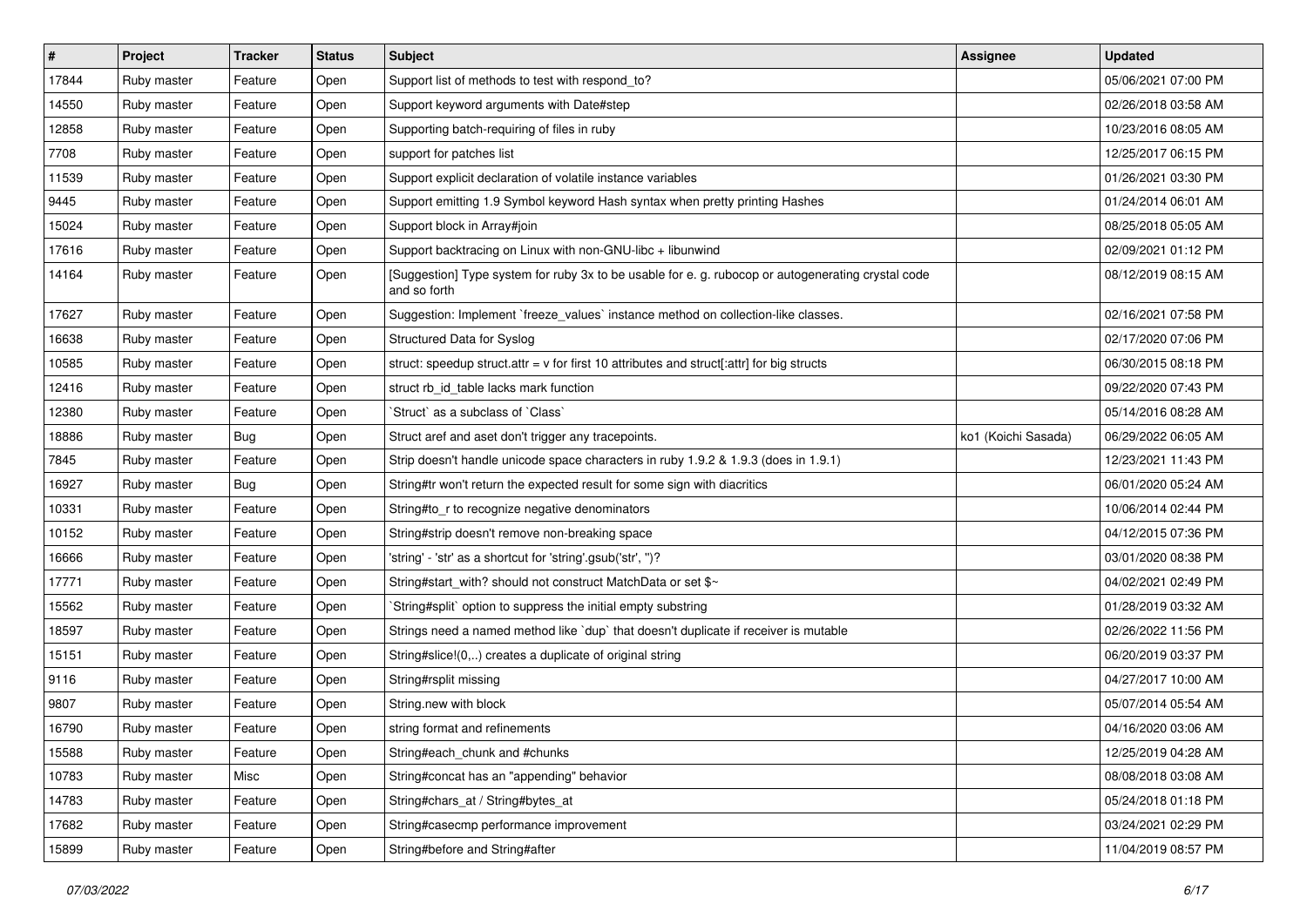| #     | Project     | <b>Tracker</b> | <b>Status</b> | <b>Subject</b>                                                                                                                                        | Assignee                          | <b>Updated</b>      |
|-------|-------------|----------------|---------------|-------------------------------------------------------------------------------------------------------------------------------------------------------|-----------------------------------|---------------------|
| 15668 | Ruby master | Feature        | Open          | stdlib: Date - Time should return the difference in days                                                                                              |                                   | 03/15/2019 07:09 AM |
| 17148 | Ruby master | Feature        | Open          | stdbuf(1) support                                                                                                                                     |                                   | 09/07/2020 04:12 AM |
| 16158 | Ruby master | <b>Bug</b>     | Open          | "st" Character Sequence In Regex Look-Behind Causes Illegal Pattern Error When Combined With<br>POSIX Bracket Expressions And Case Insensitivity Flag |                                   | 09/17/2019 09:37 AM |
| 18227 | Ruby master | Feature        | Open          | Static class initialization.                                                                                                                          | ioquatix (Samuel<br>Williams)     | 09/29/2021 09:21 PM |
| 17859 | Ruby master | Feature        | Open          | Start IRB when running just `ruby`                                                                                                                    |                                   | 05/14/2021 07:54 AM |
| 8619  | Ruby master | Feature        | Open          | <b>Standard Profiling API</b>                                                                                                                         |                                   | 12/23/2021 11:43 PM |
| 16511 | Ruby master | Feature        | Open          | Staged warnings and better compatibility for keyword arguments in 2.7.1                                                                               |                                   | 02/25/2020 06:54 PM |
| 8688  | Ruby master | Feature        | Open          | #sprintf should accept strings as keys                                                                                                                |                                   | 07/26/2013 02:33 AM |
| 17926 | Ruby master | <b>Bug</b>     | Open          | spec/ruby/core/file/atime_spec.rb: a random failing test on Travis ppc64le                                                                            |                                   | 06/02/2021 04:35 PM |
| 16451 | Ruby master | Feature        | Open          | Special ternary operator for methods ending in `?`                                                                                                    |                                   | 12/26/2019 09:03 PM |
| 18825 | Ruby master | Feature        | Open          | Specialized instruction for "array literal + `.hash`"                                                                                                 |                                   | 06/14/2022 05:24 PM |
| 17127 | Ruby master | Feature        | Open          | Some TrueClass methods are faster if implemented in Ruby                                                                                              |                                   | 11/05/2020 07:11 AM |
| 15833 | Ruby master | Feature        | Open          | Some refactors for shared-root array                                                                                                                  |                                   | 07/29/2019 07:13 AM |
| 16476 | Ruby master | Feature        | Open          | Socket.getaddrinfo cannot be interrupted by Timeout.timeout                                                                                           | Glass_saga (Masaki<br>Matsushita) | 06/16/2022 01:08 AM |
| 18759 | Ruby master | Bug            | Open          | snapshot-ruby_2_7: test failure on macos-12                                                                                                           |                                   | 04/28/2022 12:18 AM |
| 17815 | Ruby master | Misc           | Open          | Snapcraft Ruby plugin                                                                                                                                 |                                   | 04/20/2021 07:59 PM |
| 11388 | Ruby master | Feature        | Open          | SMTP Service Extension for Delivery Status Notifications                                                                                              |                                   | 02/06/2018 11:37 AM |
| 13174 | Ruby master | Feature        | Open          | Smaller id_table on 64bit platform                                                                                                                    |                                   | 01/31/2017 02:05 PM |
| 17995 | Ruby master | <b>Bug</b>     | Open          | Slow down when mjit and Ractor are being used at same time                                                                                            | k0kubun (Takashi<br>Kokubun)      | 06/11/2022 04:02 AM |
| 14474 | Ruby master | <b>Bug</b>     | Open          | skip "TestException#test_thread_signal_location" as known bug                                                                                         |                                   | 12/10/2018 07:09 AM |
| 11064 | Ruby master | <b>Bug</b>     | Open          | #singleton_methods for objects with special singleton_class returns an empty array                                                                    |                                   | 01/31/2022 05:02 AM |
| 13620 | Ruby master | Feature        | Open          | Simplifying MRI's build system: always make install                                                                                                   |                                   | 07/08/2018 09:41 AM |
| 14565 | Ruby master | Feature        | Open          | Simpler, one-liner, failsafe require in ruby? [Suggested names: require_failsafe, require_safe,<br>require_try, require_add)                          |                                   | 10/09/2019 05:42 AM |
| 14328 | Ruby master | Feature        | Open          | SIMD vectorization                                                                                                                                    |                                   | 07/16/2018 05:12 PM |
| 18068 | Ruby master | Misc           | Open          | Silence LoadError only if it is for rubygems itself                                                                                                   | hsbt (Hiroshi SHIBATA)            | 08/08/2021 02:21 PM |
| 15402 | Ruby master | Misc           | Open          | Shrinking excess retained memory of container types on promotion to uncollectible                                                                     |                                   | 12/11/2018 08:43 PM |
| 11670 | Ruby master | Feature        | Open          | Show warning to make nested def obsolete                                                                                                              | nobu (Nobuyoshi<br>Nakada)        | 11/09/2015 07:40 AM |
| 13668 | Ruby master | Feature        | Open          | Show / log test-all skips in CI here or at http://rubyci.org/ ?                                                                                       |                                   | 06/20/2017 03:30 AM |
| 17743 | Ruby master | Feature        | Open          | Show argument types in backtrace                                                                                                                      |                                   | 03/25/2021 06:39 PM |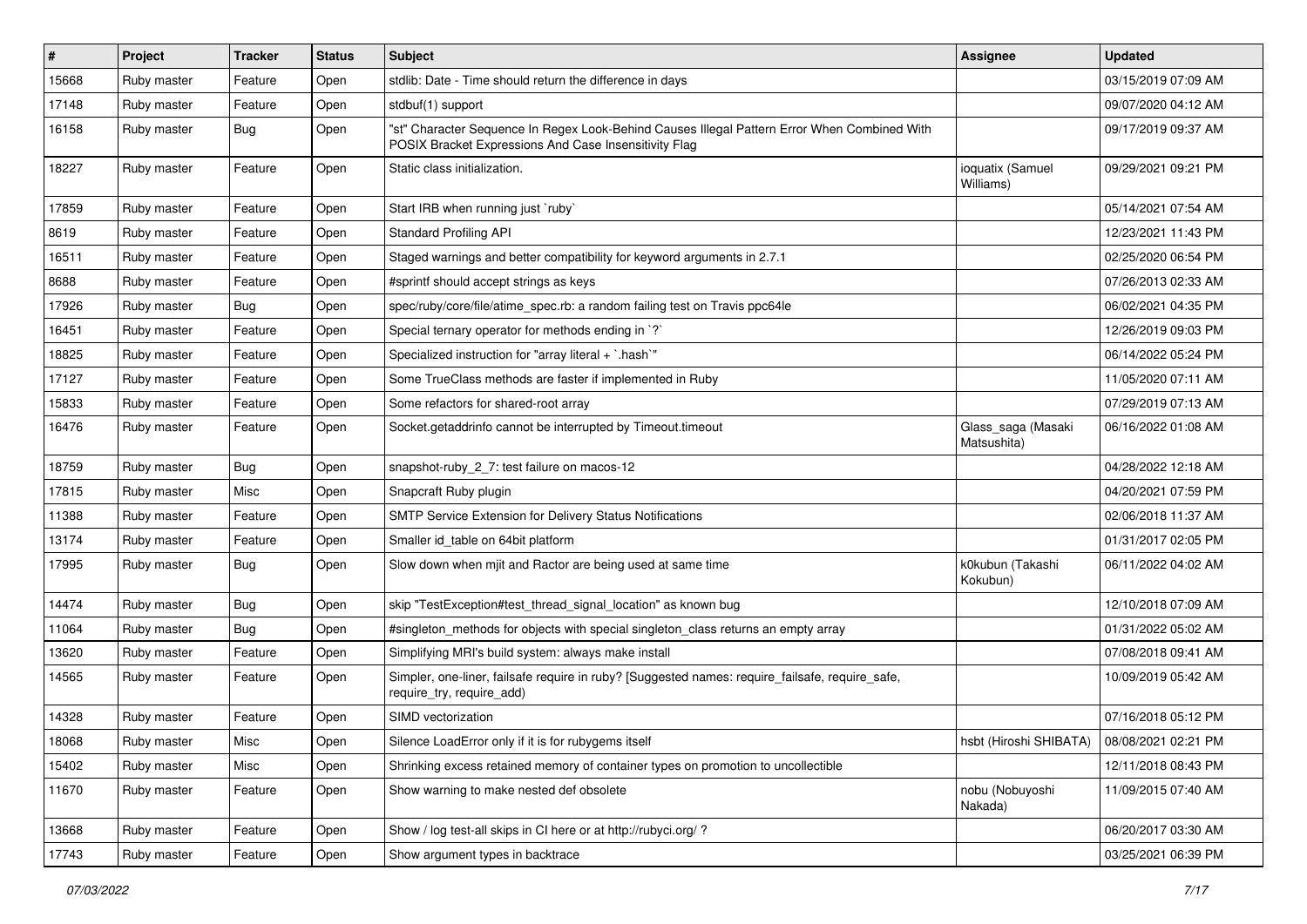| $\sharp$ | Project     | <b>Tracker</b> | <b>Status</b> | <b>Subject</b>                                                                                                                      | Assignee                      | <b>Updated</b>      |
|----------|-------------|----------------|---------------|-------------------------------------------------------------------------------------------------------------------------------------|-------------------------------|---------------------|
| 8853     | Ruby master | Feature        | Open          | Should String#sub(pattern) returns an Enumerator?                                                                                   |                               | 07/13/2019 12:32 AM |
| 8206     | Ruby master | Feature        | Open          | Should Ruby core implement String#blank?                                                                                            |                               | 04/28/2016 02:05 PM |
| 11230    | Ruby master | Bug            | Open          | Should rb struct s members() be public API?                                                                                         |                               | 04/17/2021 05:06 PM |
| 13124    | Ruby master | Feature        | Open          | Should #puts convert to external encoding?                                                                                          |                               | 12/01/2017 06:45 PM |
| 9049     | Ruby master | Feature        | Open          | Shorthands (a:b, *) for inclusive indexing                                                                                          |                               | 03/15/2018 12:26 AM |
| 18162    | Ruby master | Feature        | Open          | Shorthand method Proc#isolate to create isolated proc objects                                                                       |                               | 09/13/2021 02:33 AM |
| 16241    | Ruby master | Feature        | Open          | Shorter syntax for anonymous refinements                                                                                            |                               | 11/20/2020 07:22 PM |
| 16791    | Ruby master | Feature        | Open          | Shortcut for Process::Status.exitstatus                                                                                             |                               | 05/19/2020 03:16 AM |
| 9953     | Ruby master | Feature        | Open          | set_trace_func values which could be frozen or symbols                                                                              |                               | 06/19/2014 10:44 PM |
| 16995    | Ruby master | Feature        | Open          | Sets: <=> should be specialized                                                                                                     |                               | 06/26/2020 08:43 PM |
| 16990    | Ruby master | Feature        | Open          | Sets: operators compatibility with Array                                                                                            |                               | 02/22/2021 11:37 PM |
| 16992    | Ruby master | Feature        | Open          | Sets: officially ordered                                                                                                            | matz (Yukihiro<br>Matsumoto)  | 09/03/2020 02:08 PM |
| 16989    | Ruby master | Feature        | Open          | Sets: need $\Psi$                                                                                                                   | knu (Akinori MUSHA)           | 02/18/2022 02:57 AM |
| 16993    | Ruby master | Feature        | Open          | Sets: from hash keys using Hash#key_set                                                                                             |                               | 06/27/2020 05:44 AM |
| 16991    | Ruby master | Feature        | Open          | Sets: add Set#join                                                                                                                  |                               | 06/26/2020 08:29 PM |
| 15240    | Ruby master | Feature        | Open          | Set operations check for is_a?(Set), rather than allowing duck typing                                                               | knu (Akinori MUSHA)           | 08/27/2019 08:12 PM |
| 7220     | Ruby master | Feature        | Open          | Separate IO#dup, StringIO#initialize_copy from dup(2)                                                                               |                               | 12/10/2020 08:47 AM |
| 17471    | Ruby master | Feature        | Open          | send if method for improved conditional chaining                                                                                    |                               | 12/29/2020 03:23 PM |
| 12141    | Ruby master | Feature        | Open          | send and __send_                                                                                                                    |                               | 03/14/2016 01:32 AM |
| 18736    | Ruby master | Feature        | Open          | self-p for method chain                                                                                                             |                               | 04/15/2022 11:09 AM |
| 18265    | Ruby master | Feature        | Open          | Self-contained one-binary feature which discuss on ruby kaigi 2021 day 2, $\Box$ Ruby Committers vs the<br>World / CRuby Committers |                               | 10/24/2021 04:11 PM |
| 18186    | Ruby master | Bug            | Open          | SEGV with system command - MinGW?                                                                                                   |                               | 09/22/2021 03:20 PM |
| 14049    | Ruby master | Bug            | Open          | SEGV svn 60401 require_relative                                                                                                     |                               | 10/26/2017 05:25 PM |
| 18818    | Ruby master | Bug            | Open          | SEGV (Fiber scheduler?)                                                                                                             | ioquatix (Samuel<br>Williams) | 06/06/2022 06:31 PM |
| 16288    | Ruby master | Bug            | Open          | Segmentation fault with finalizers, threads                                                                                         |                               | 12/19/2019 07:46 PM |
| 18412    | Ruby master | Bug            | Open          | Segfault in test_ractor.rb                                                                                                          |                               | 12/17/2021 04:23 AM |
| 18413    | Ruby master | Bug            | Open          | Segfault in `ripper/lexer.rb`                                                                                                       |                               | 12/17/2021 04:49 PM |
| 17799    | Ruby master | <b>Bug</b>     | Open          | Seg fault in rb class clear method cache                                                                                            |                               | 12/09/2021 05:39 AM |
| 16621    | Ruby master | Feature        | Open          | Second block parameter of Pathname#glob to be relative path from self                                                               |                               | 02/12/2020 11:27 PM |
| 13571    | Ruby master | Bug            | Open          | Script arguments, encoding, windows / MinGW                                                                                         |                               | 11/12/2017 10:53 PM |
| 16411    | Ruby master | Feature        | Open          | Safer keyword argument extension                                                                                                    |                               | 12/10/2019 02:45 AM |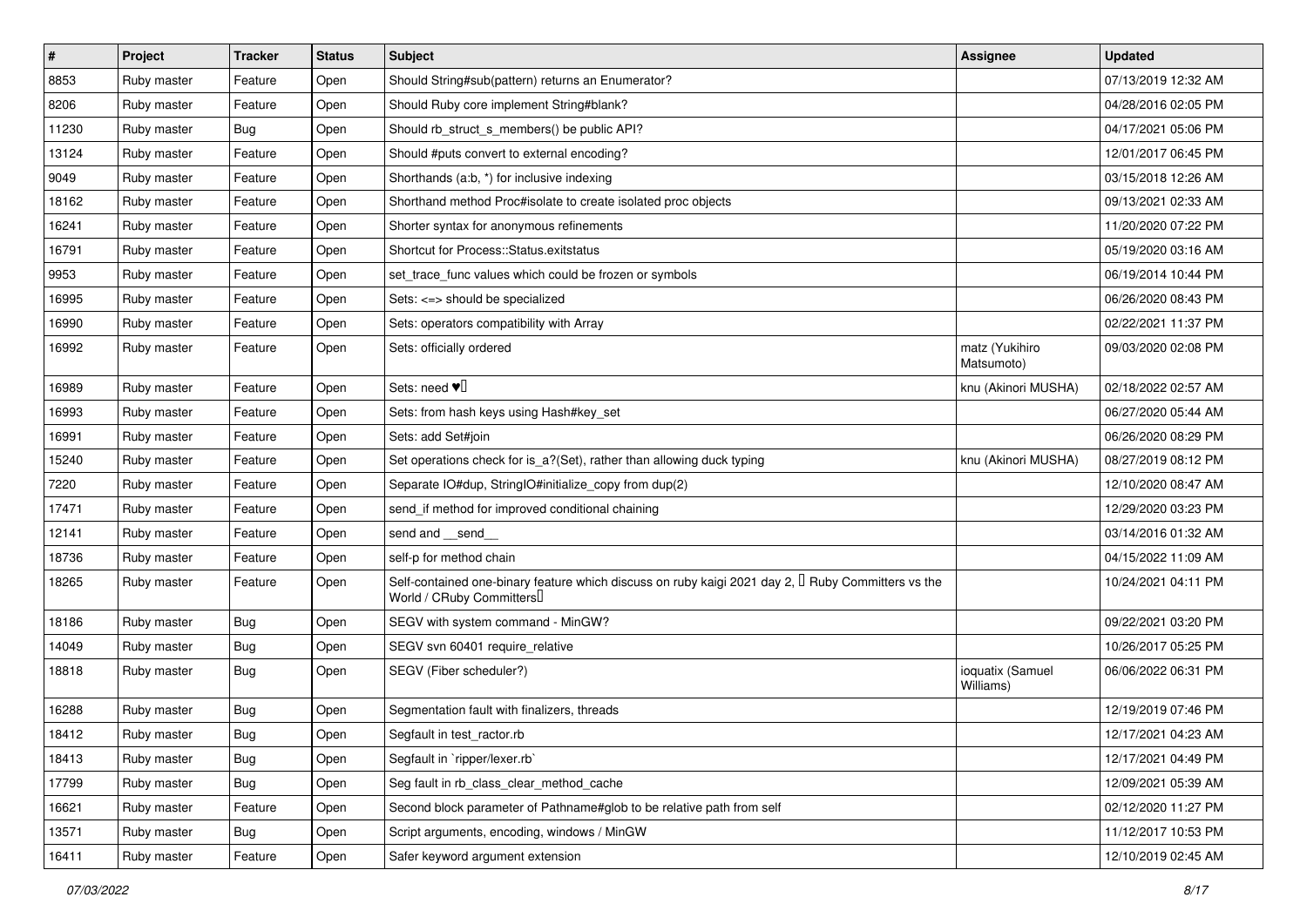| $\vert$ # | Project     | <b>Tracker</b> | <b>Status</b> | <b>Subject</b>                                                                | <b>Assignee</b>                     | <b>Updated</b>      |
|-----------|-------------|----------------|---------------|-------------------------------------------------------------------------------|-------------------------------------|---------------------|
| 8494      | Ruby master | Feature        | Open          | Safe method for defensive copies. alternative to 'dup'                        |                                     | 06/05/2013 04:26 PM |
| 18002     | Ruby master | <b>Bug</b>     | Open          | s390x: Tests failing without LC_ALL env                                       | jaruga (Jun Aruga)                  | 07/12/2021 04:30 PM |
| 8232      | Ruby master | Feature        | Open          | Rudiments of abstract algebra in Ruby                                         | matz (Yukihiro<br>Matsumoto)        | 04/09/2013 01:47 AM |
| 18842     | Ruby master | <b>Bug</b>     | Open          | Ruby's Resolv library does not handle correctly the `NODATA` case             |                                     | 06/19/2022 05:39 PM |
| 16978     | Ruby master | Feature        | Open          | Ruby should not use realpath for FILE                                         | nobu (Nobuyoshi<br>Nakada)          | 04/01/2022 11:30 AM |
| 8270      | Ruby master | Feature        | Open          | Ruby should build without thread support (aka minix)                          | nobu (Nobuyoshi<br>Nakada)          | 12/10/2020 08:53 AM |
| 16810     | Ruby master | <b>Bug</b>     | Open          | ruby segfaults on s390x with musl libc                                        |                                     | 03/05/2021 01:38 AM |
| 16905     | Ruby master | <b>Bug</b>     | Open          | Ruby required to build Ruby on Haiku?                                         |                                     | 05/24/2020 08:08 AM |
| 16629     | Ruby master | Misc           | Open          | ruby-loco now built & saved on GitHub, both mingw & mswin builds              |                                     | 02/12/2020 01:53 PM |
| 17741     | Ruby master | Feature        | Open          | Ruby links to `objc` for convenience - this should be moved into a native ext |                                     | 03/23/2021 01:24 AM |
| 18822     | Ruby master | Feature        | Open          | Ruby lack a proper method to percent-encode strings for URIs (RFC 3986)       |                                     | 06/09/2022 02:42 PM |
| 18733     | Ruby master | <b>Bug</b>     | Open          | Ruby GC problems cause performance issue with Ractor                          |                                     | 04/15/2022 09:13 AM |
| 18758     | Ruby master | <b>Bug</b>     | Open          | Ruby fails to build on M1 Mac when x86 Homebrew is installed                  |                                     | 04/28/2022 03:19 PM |
| 17142     | Ruby master | <b>Bug</b>     | Open          | Ruby fails to build in AIX                                                    |                                     | 03/20/2021 07:08 AM |
| 17851     | Ruby master | Feature        | Open          | ruby extension for memoryview                                                 |                                     | 05/05/2021 03:15 PM |
| 7981      | Ruby master | Feature        | Open          | ruby does not respect --                                                      |                                     | 02/28/2013 02:49 PM |
| 16408     | Ruby master | Misc           | Open          | Ruby docs list incorrect method signatures for PTY::getpty/PTY::spawn         |                                     | 12/12/2019 05:12 PM |
| 13681     | Ruby master | Feature        | Open          | Ruby digest init fails in FIPS mode when built against OpenSSL ~> 1.0.1       |                                     | 07/04/2017 05:17 PM |
| 14276     | Ruby master | Feature        | Open          | Ruby core debugger API                                                        |                                     | 01/05/2018 07:54 PM |
| 14422     | Ruby master | <b>Bug</b>     | Open          | Ruby configuration options should not be reused for gem builds                |                                     | 03/05/2018 03:32 PM |
| 10436     | Ruby master | <b>Bug</b>     | Open          | ruby -c and ripper inconsistency: m(&nil) {}                                  |                                     | 08/27/2019 12:08 AM |
| 14149     | Ruby master | Misc           | Open          | Ruby Birthday Thread - 25th years anniversary                                 |                                     | 12/02/2017 01:40 AM |
| 13968     | Ruby master | Misc           | Open          | [Ruby 3.x perhaps] - A (minimal?) static variant of ruby                      |                                     | 01/14/2018 03:24 PM |
| 18281     | Ruby master | <b>Bug</b>     | Open          | Ruby 3.1.0: gem uninstall -alx fails to uninstall debug                       |                                     | 06/16/2022 01:08 AM |
| 17373     | Ruby master | <b>Bug</b>     | Open          | Ruby 3.0 is slower at Discourse bench than Ruby 2.7                           |                                     | 01/04/2021 06:47 AM |
| 18457     | Ruby master | Bug            | Open          | ruby 2.7.5 fiddle/types.rb use uint32_t but fiddle/cparser.rb lacks uint32_t  |                                     | 01/03/2022 01:00 PM |
| 14418     | Ruby master | <b>Bug</b>     | Open          | ruby 2.5 slow regexp execution                                                |                                     | 12/29/2019 10:34 AM |
| 14387     | Ruby master | <b>Bug</b>     | Open          | Ruby 2.5   Alpine Linux   000000000000 SystemStackError   00000               |                                     | 04/21/2020 03:13 PM |
| 9507      | Ruby master | <b>Bug</b>     | Open          | Ruby 2.1.0 is broken on ARMv5: tried to create Proc object without a block    | charliesome (Charlie<br>Somerville) | 01/05/2018 09:00 PM |
| 17037     | Ruby master | <b>Bug</b>     | Open          | rounding of Rational#to f                                                     |                                     | 08/26/2020 03:54 AM |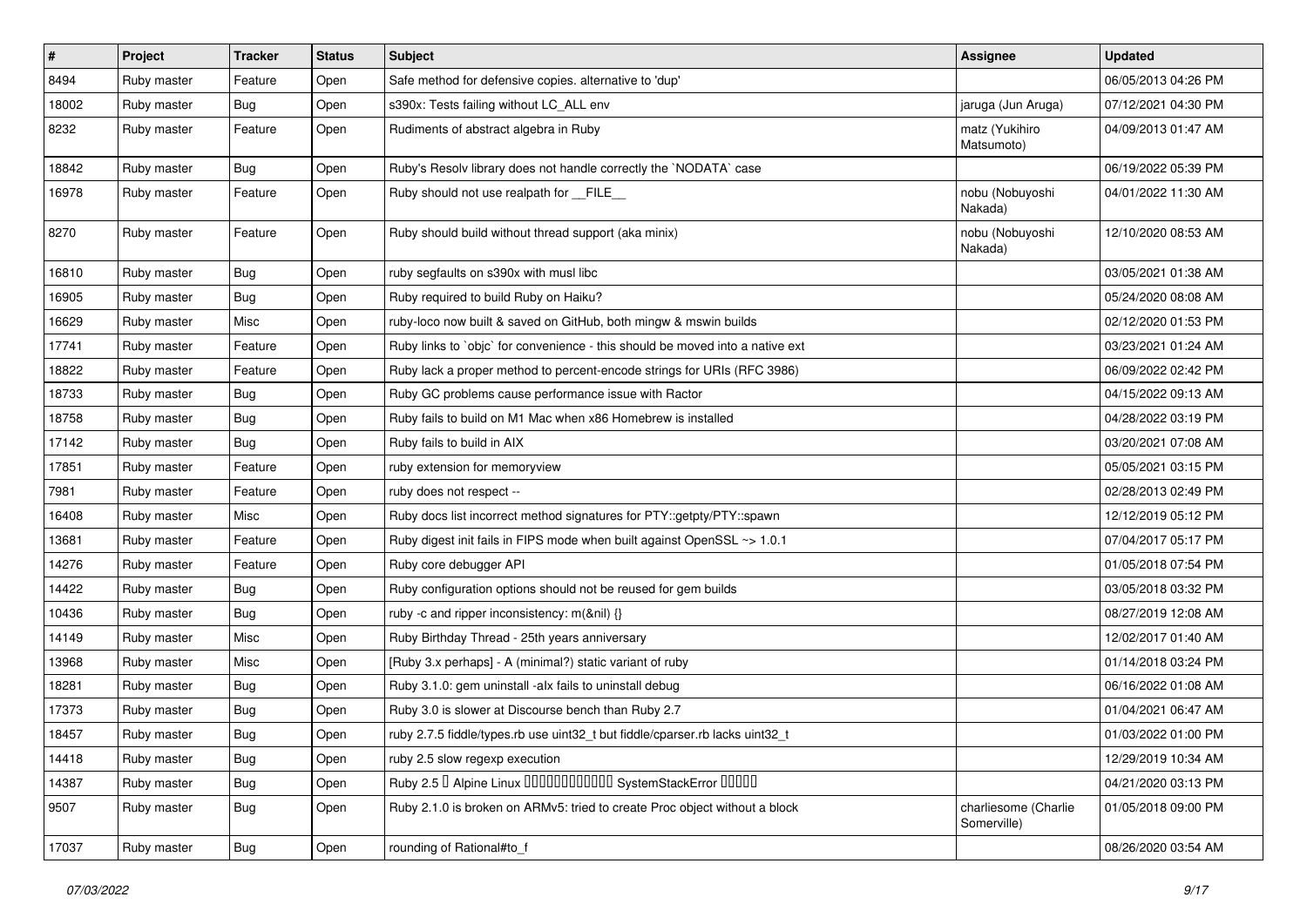| $\vert$ # | Project     | <b>Tracker</b> | <b>Status</b> | Subject                                                                                       | <b>Assignee</b>              | <b>Updated</b>      |
|-----------|-------------|----------------|---------------|-----------------------------------------------------------------------------------------------|------------------------------|---------------------|
| 8321      | Ruby master | Feature        | Open          | Ripper: I would like coordinates for keywords                                                 |                              | 05/10/2013 07:01 PM |
| 16794     | Ruby master | Feature        | Open          | <b>Rightward operators</b>                                                                    |                              | 09/10/2020 09:34 PM |
| 11500     | Ruby master | Feature        | Open          | [RFC] rename Queue to UnboundedQueue                                                          |                              | 07/19/2021 07:48 AM |
| 18494     | Ruby master | Feature        | Open          | [RFC] ENV["RUBY_GC_"]= changes GC parameters dynamically                                      |                              | 01/17/2022 11:15 PM |
| 18401     | Ruby master | Feature        | Open          | Rework `require_relative` to add the "current path" on `\$LOAD_PATH`                          |                              | 12/09/2021 05:41 PM |
| 11927     | Ruby master | Feature        | Open          | Return value for `Module#include` and `Module#prepend`                                        |                              | 09/02/2020 12:40 AM |
| 12006     | Ruby master | Feature        | Open          | return IO object from IO#print, IO#puts, IO#close_read, IO#close_write,                       |                              | 01/21/2016 12:42 PM |
| 15093     | Ruby master | Feature        | Open          | Retrive Array elements with infinite ranges specified by Float:: INFINITY                     |                              | 09/09/2018 02:01 PM |
| 7848      | Ruby master | Feature        | Open          | Restore default state for core ruby objects                                                   | matz (Yukihiro<br>Matsumoto) | 12/25/2017 06:15 PM |
| 15824     | Ruby master | Feature        | Open          | respond_to pattern for pattern match                                                          |                              | 10/06/2019 07:56 AM |
| 9400      | Ruby master | Feature        | Open          | Respect constant lookup when using 'raise'                                                    |                              | 07/12/2019 03:36 AM |
| 9355      | Ruby master | Feature        | Open          | Re: Rename method_id to method_name in TracePoint class                                       |                              | 07/12/2019 03:45 AM |
| 16246     | Ruby master | Feature        | Open          | require with an optional block that is evaluated when requiring fails                         |                              | 10/09/2019 11:16 AM |
| 10320     | Ruby master | Feature        | Open          | require into module                                                                           |                              | 06/10/2021 08:15 AM |
| 15993     | Ruby master | <b>Bug</b>     | Open          | 'require' doesn't work if there are Cyrillic chars in the path to Ruby dir                    |                              | 07/09/2021 04:08 PM |
| 18608     | Ruby master | <b>Bug</b>     | Open          | 'require': cannot load such file -- ripper (LoadError) after 'make distclean'                 |                              | 05/27/2022 04:10 AM |
| 16895     | Ruby master | Misc           | Open          | Request for cooperation: Try your applications/libraries with master branch and debug options |                              | 05/15/2020 11:51 PM |
| 11295     | Ruby master | Misc           | Open          | Request for comments about error messages                                                     |                              | 10/22/2015 09:12 AM |
| 16818     | Ruby master | Feature        | Open          | Rename `Range#%` to `Range#/`                                                                 |                              | 05/07/2020 08:49 AM |
| 7384      | Ruby master | Feature        | Open          | Rename #each_with_object to #each_with                                                        |                              | 12/25/2017 06:15 PM |
| 10287     | Ruby master | Feature        | Open          | rename COLON3 to COLON2_HEAD.                                                                 | matz (Yukihiro<br>Matsumoto) | 07/27/2021 09:34 AM |
| 17163     | Ruby master | Feature        | Open          | Rename `begin`                                                                                |                              | 09/09/2020 03:04 AM |
| 18576     | Ruby master | Feature        | Open          | Rename `ASCII-8BIT` encoding to `BINARY`                                                      |                              | 03/17/2022 03:06 PM |
| 14465     | Ruby master | Feature        | Open          | rename/alias and then obsolete UDPSocket::send                                                |                              | 12/23/2021 11:43 PM |
| 13502     | Ruby master | Feature        | Open          | remove unused Array#to_s implementation                                                       |                              | 07/27/2021 11:41 AM |
| 14249     | Ruby master | Feature        | Open          | Remove str[match_str]                                                                         |                              | 05/19/2018 06:13 PM |
| 17944     | Ruby master | Feature        | Open          | Remove Socket.gethostbyaddr and Socket.gethostbyname                                          |                              | 06/10/2021 08:26 AM |
| 10541     | Ruby master | Misc           | Open          | Remove shorthand string interpolation syntax                                                  | matz (Yukihiro<br>Matsumoto) | 10/08/2015 05:44 PM |
| 7702      | Ruby master | Feature        | Open          | Remove Proc#binding                                                                           | matz (Yukihiro<br>Matsumoto) | 07/15/2019 07:39 PM |
| 14605     | Ruby master | Feature        | Open          | Remove `original_iseq` from `rb_iseq_constant_body`                                           |                              | 08/26/2019 07:31 PM |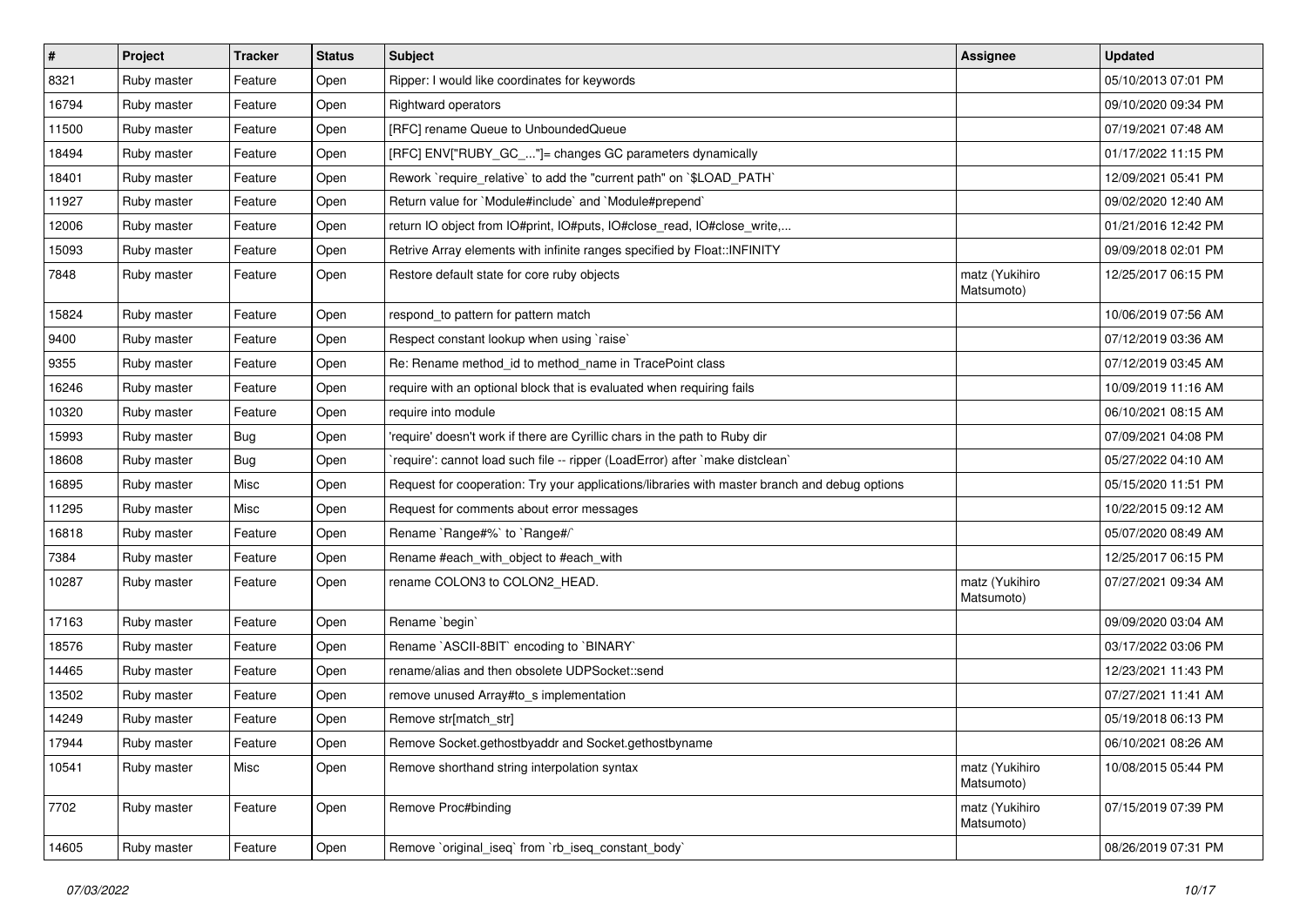| $\vert$ # | Project     | <b>Tracker</b> | <b>Status</b> | <b>Subject</b>                                                                                                        | Assignee                     | <b>Updated</b>      |
|-----------|-------------|----------------|---------------|-----------------------------------------------------------------------------------------------------------------------|------------------------------|---------------------|
| 16968     | Ruby master | Feature        | Open          | Remove `\$IGNORECASE` from English.rb                                                                                 |                              | 06/18/2020 04:34 AM |
| 17121     | Ruby master | Feature        | Open          | Remove ENV#index                                                                                                      |                              | 08/13/2020 09:58 AM |
| 10548     | Ruby master | Feature        | Open          | remove callcc (Callcc is now going obsoleted. Please use Fiber.)                                                      |                              | 04/18/2022 09:07 AM |
| 17099     | Ruby master | Feature        | Open          | Remove boolean argument and warning from Module#attr                                                                  |                              | 12/18/2020 04:15 AM |
| 15445     | Ruby master | Feature        | Open          | Reject '.123' in Float() method                                                                                       | matz (Yukihiro<br>Matsumoto) | 01/10/2019 07:59 AM |
| 18751     | Ruby master | <b>Bug</b>     | Open          | Regression on master for Method#== when comparing public with private method                                          |                              | 05/18/2022 01:27 AM |
| 8444      | Ruby master | <b>Bug</b>     | Open          | Regexp vars \$~ and friends are not thread local                                                                      | ko1 (Koichi Sasada)          | 07/30/2019 07:38 AM |
| 18009     | Ruby master | <b>Bug</b>     | Open          | Regexps \w and \W with /i option and /u option produce inconsistent results under nested negation<br>and intersection |                              | 06/28/2021 09:09 AM |
| 18686     | Ruby master | Bug            | Open          | Regexp supporting unexpected age properties in Ruby < 3.2                                                             |                              | 04/08/2022 06:52 PM |
| 9253      | Ruby master | Feature        | Open          | Regexp named match and case statement                                                                                 |                              | 01/05/2018 09:00 PM |
| 16145     | Ruby master | <b>Bug</b>     | Open          | regexp match error if mixing /i, character classes, and utf8                                                          |                              | 09/06/2019 05:52 AM |
| 14364     | Ruby master | <b>Bug</b>     | Open          | Regexp last match variable in procs                                                                                   |                              | 09/14/2018 05:28 AM |
| 14838     | Ruby master | <b>Bug</b>     | Open          | RegexpError with double "s" in look-behind assertion in case-insensitive unicode regexp                               |                              | 06/09/2018 04:04 PM |
| 12034     | Ruby master | Feature        | Open          | RegExp does not respect file encoding directive                                                                       |                              | 02/13/2016 06:41 PM |
| 14669     | Ruby master | Feature        | Open          | Regexp does not expose the amount of capture groups.                                                                  |                              | 04/08/2018 11:11 AM |
| 17036     | Ruby master | Feature        | Open          | Regexp deconstruction keys to allow pattern matching                                                                  |                              | 07/19/2020 02:45 PM |
| 12700     | Ruby master | Feature        | Open          | regexg heredoc support                                                                                                |                              | 11/24/2017 12:53 AM |
| 17156     | Ruby master | Feature        | Open          | Refinements per directory tree                                                                                        |                              | 12/07/2020 05:19 AM |
| 9704      | Ruby master | Feature        | Open          | Refinements as files instead of modules                                                                               | matz (Yukihiro<br>Matsumoto) | 10/11/2016 06:36 PM |
| 14083     | Ruby master | Bug            | Open          | Refinement in block calling incorrect method                                                                          |                              | 11/05/2017 07:36 PM |
| 18799     | Ruby master | <b>Bug</b>     | Open          | Refinement#import_methods vs attr_reader                                                                              |                              | 05/25/2022 06:50 AM |
| 15428     | Ruby master | <b>Bug</b>     | Open          | Refactor Proc#>> and #<<                                                                                              |                              | 08/20/2021 06:31 PM |
| 15802     | Ruby master | Misc           | Open          | Reduce the minimum string buffer size from 127 to 63 bytes                                                            | ko1 (Koichi Sasada)          | 07/30/2019 04:04 AM |
| 16773     | Ruby master | Feature        | Open          | Reduce allocations in net/http                                                                                        |                              | 04/10/2020 11:36 AM |
| 15527     | Ruby master | Feature        | Open          | Redesign of timezone object requirements                                                                              |                              | 02/02/2019 11:15 AM |
| 14125     | Ruby master | Feature        | Open          | Readline Module (STDLIB): Add support for ^O emacs keybinding?                                                        |                              | 08/25/2019 08:48 PM |
| 18456     | Ruby master | <b>Bug</b>     | Open          | rdoc non-determinism: module includes can be added once or twice to generated .ri                                     |                              | 01/01/2022 11:16 PM |
| 16373     | Ruby master | Feature        | Open          | RDoc for some of the Kernel methods cannot be found in Kernel module                                                  |                              | 05/29/2020 09:29 PM |
| 17053     | Ruby master | Misc           | Open          | RDoc for Hash Keys                                                                                                    |                              | 07/28/2020 01:21 AM |
| 18472     | Ruby master | <b>Bug</b>     | Open          | rb_w32_map_errno is not found on Ruby-3.1.0                                                                           |                              | 01/13/2022 09:59 AM |
| 18492     | Ruby master | Bug            | Open          | rb_rescue2` inside `rb_protect` segfaults on Windows                                                                  |                              | 01/14/2022 03:17 PM |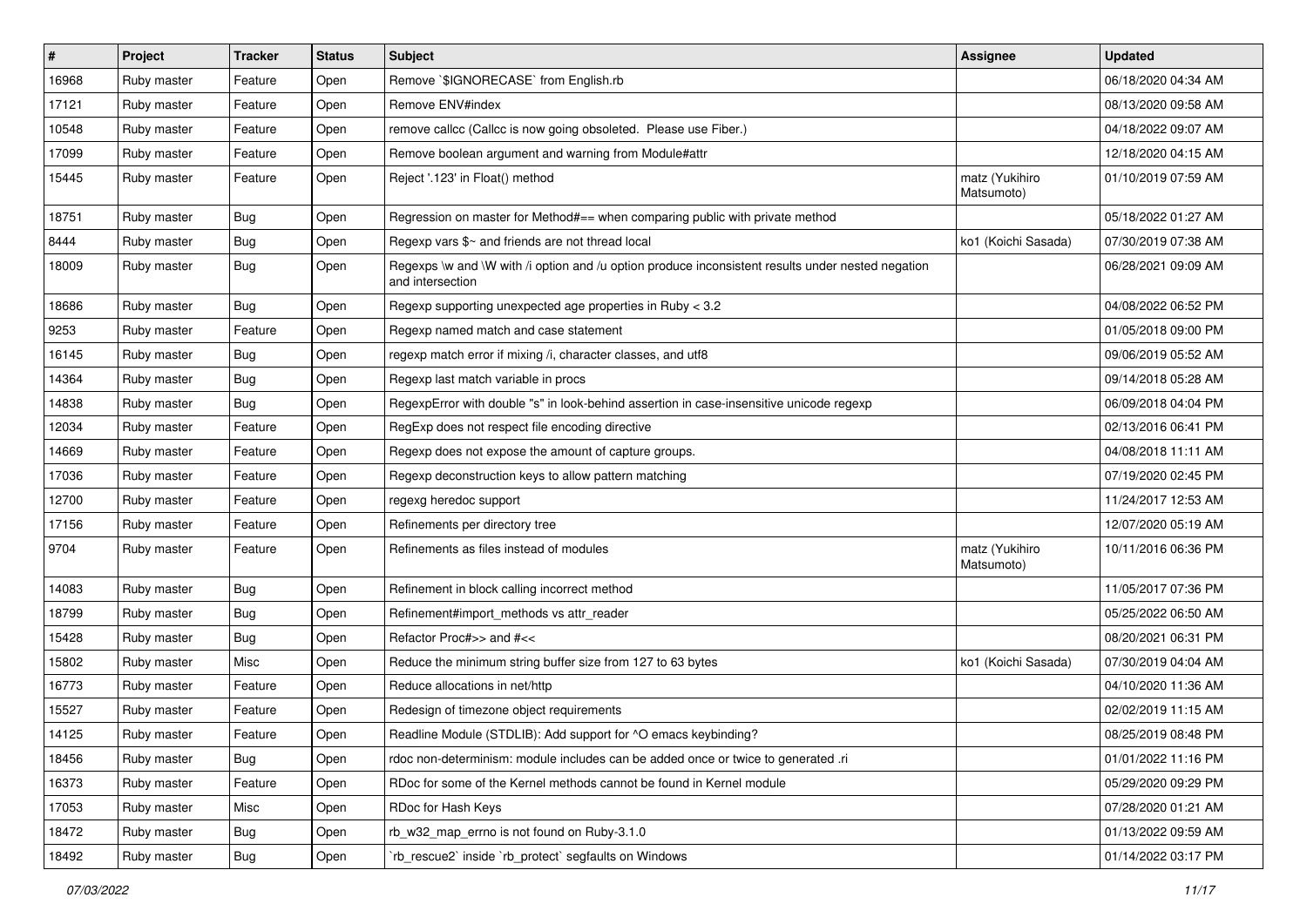| $\vert$ # | Project     | <b>Tracker</b> | <b>Status</b> | Subject                                                                                                         | <b>Assignee</b>     | <b>Updated</b>      |
|-----------|-------------|----------------|---------------|-----------------------------------------------------------------------------------------------------------------|---------------------|---------------------|
| 12731     | Ruby master | Feature        | Open          | rb_path_to_class should call custom const_defined? methods (take 2)                                             |                     | 07/25/2019 06:13 PM |
| 18257     | Ruby master | Bug            | Open          | rb_mRubyVMFrozenCore is broken by GC run                                                                        |                     | 02/10/2022 12:36 PM |
| 16742     | Ruby master | Feature        | Open          | RbConfig.windows? and RbConfig.host_os                                                                          |                     | 04/11/2020 02:00 PM |
| 18473     | Ruby master | <b>Bug</b>     | Open          | Raw data in Socket::Option#inspect on Amazon Linux 2                                                            |                     | 01/11/2022 02:13 PM |
| 10332     | Ruby master | Feature        | Open          | Rational literal for mixed fractions                                                                            |                     | 10/06/2014 02:55 PM |
| 18368     | Ruby master | Feature        | Open          | Range#step semantics for non-Numeric ranges                                                                     |                     | 02/02/2022 03:42 PM |
| 17924     | Ruby master | Feature        | Open          | Range#infinite?                                                                                                 |                     | 07/08/2021 11:58 PM |
| 18580     | Ruby master | <b>Bug</b>     | Open          | Range#include? inconsistency for beginless String ranges                                                        |                     | 03/09/2022 10:22 PM |
| 18463     | Ruby master | Feature        | Open          | Random number generation with xoshiro                                                                           |                     | 02/13/2022 09:12 AM |
| 16031     | Ruby master | Feature        | Open          | Raise ArgumentError when creating Time objects with invalid day of month, instead of rolling into next<br>month |                     | 06/20/2020 04:23 AM |
| 18760     | Ruby master | Bug            | Open          | Ractors vs "skynet" microbenchmark                                                                              |                     | 05/02/2022 11:36 PM |
| 17414     | Ruby master | Feature        | Open          | Ractor should allow access to shareable attributes for Modules/Classes                                          | ko1 (Koichi Sasada) | 12/21/2020 03:56 PM |
| 18258     | Ruby master | <b>Bug</b>     | Open          | Ractor.shareable? can be slow and mutates internal object flags.                                                | ko1 (Koichi Sasada) | 10/21/2021 08:58 AM |
| 18816     | Ruby master | Bug            | Open          | Ractor segfaulting MacOS 12.4 (aarch64 / M1 processor)                                                          |                     | 06/13/2022 01:46 PM |
| 17298     | Ruby master | Feature        | Open          | Ractor's basket communication APIs                                                                              |                     | 11/13/2020 04:16 PM |
| 17624     | Ruby master | Bug            | Open          | Ractor.receive is not thread-safe                                                                               | ko1 (Koichi Sasada) | 09/14/2021 01:40 AM |
| 17286     | Ruby master | Feature        | Open          | Ractor.new' should accept 'move: true'                                                                          |                     | 11/08/2020 03:01 AM |
| 17393     | Ruby master | Feature        | Open          | Ractor::Moved#inspect`                                                                                          | ko1 (Koichi Sasada) | 12/21/2020 05:47 PM |
| 17404     | Ruby master | Feature        | Open          | Ractor `move:` API to allow shareability check                                                                  | ko1 (Koichi Sasada) | 12/18/2020 09:17 PM |
| 18127     | Ruby master | Feature        | Open          | Ractor-local version of Singleton                                                                               |                     | 11/09/2021 02:45 PM |
| 17506     | Ruby master | Bug            | Open          | Ractor isolation broken by ThreadGroup                                                                          |                     | 01/03/2021 08:05 PM |
| 17543     | Ruby master | <b>Bug</b>     | Open          | Ractor isolation broken by `self` in shareable proc                                                             | ko1 (Koichi Sasada) | 01/29/2021 03:06 PM |
| 18129     | Ruby master | <b>Bug</b>     | Open          | Ractor-incompatible global variables can be accessed through alias                                              |                     | 08/23/2021 10:08 PM |
| 18119     | Ruby master | Bug            | Open          | Ractor crashes when instantiating classes                                                                       | ko1 (Koichi Sasada) | 09/14/2021 01:42 AM |
| 17359     | Ruby master | <b>Bug</b>     | Open          | Ractor copy mode is not Ractor-safe                                                                             | ko1 (Koichi Sasada) | 12/02/2020 05:42 PM |
| 17180     | Ruby master | Bug            | Open          | Ractor and constant referencing                                                                                 |                     | 09/20/2020 05:43 PM |
| 18814     | Ruby master | Feature        | Open          | Ractor: add method to query incoming message queue size                                                         |                     | 06/30/2022 10:58 AM |
| 18782     | Ruby master | <b>Bug</b>     | Open          | Race conditions in autoload when loading the same feature with multiple threads.                                |                     | 05/18/2022 09:22 PM |
| 10128     | Ruby master | <b>Bug</b>     | Open          | Quoting problem for arguments of Kernel.system, Kernel.exec on Windows                                          | cruby-windows       | 12/30/2019 03:00 AM |
| 9145      | Ruby master | Feature        | Open          | Queue#pop(true) return nil if empty instead of raising ThreadError                                              |                     | 01/01/2018 07:41 PM |
| 17357     | Ruby master | Feature        | Open          | Queue#pop` should have a block form for closed queues                                                           |                     | 01/12/2021 07:32 AM |
| 17146     | Ruby master | <b>Bug</b>     | Open          | Queue operations are allowed after it is frozen                                                                 |                     | 10/20/2021 08:32 PM |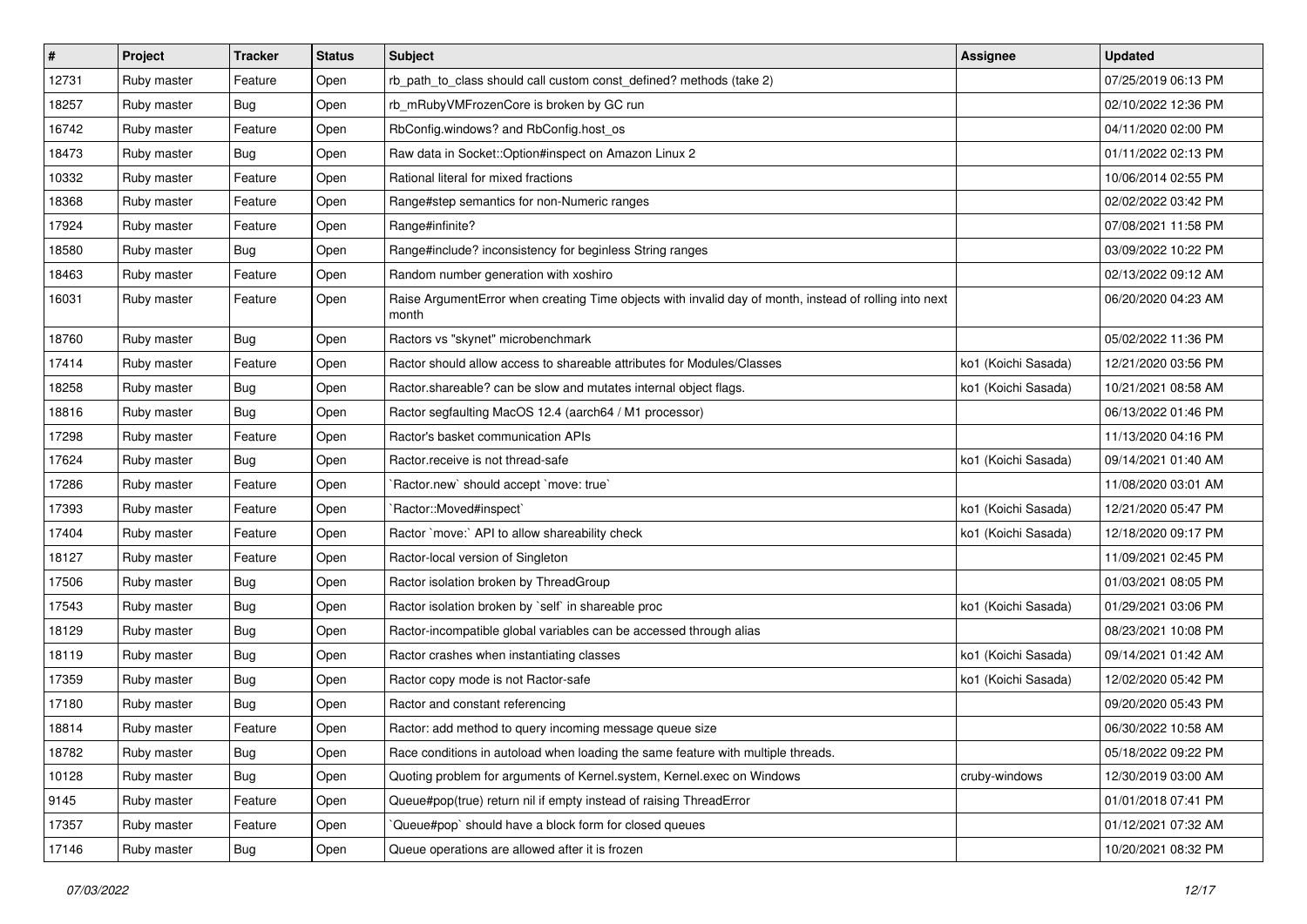| $\sharp$ | Project     | <b>Tracker</b> | <b>Status</b> | <b>Subject</b>                                                                                                     | Assignee                      | <b>Updated</b>      |
|----------|-------------|----------------|---------------|--------------------------------------------------------------------------------------------------------------------|-------------------------------|---------------------|
| 11518    | Ruby master | Feature        | Open          | Queue enhancement - promote! and promote_all!                                                                      | matz (Yukihiro<br>Matsumoto)  | 09/17/2015 08:40 PM |
| 11517    | Ruby master | Feature        | Open          | Queue enhancement - conditional pop                                                                                | matz (Yukihiro<br>Matsumoto)  | 09/17/2015 09:02 PM |
| 14692    | Ruby master | Misc           | Open          | Question: Ruby stdlib's Option Parser                                                                              | nobu (Nobuyoshi<br>Nakada)    | 04/22/2018 05:53 AM |
| 18420    | Ruby master | Misc           | Open          | Question about how to handle IO.pipe reader and writer when forking                                                |                               | 12/22/2021 12:04 AM |
| 17774    | Ruby master | Bug            | Open          | Quantified empty group causes regex to fail                                                                        |                               | 10/13/2021 04:43 PM |
| 11923    | Ruby master | Feature        | Open          | Put Struct accessors into separate module to allow redefining them in Struct.new's block                           |                               | 05/17/2016 06:37 AM |
| 13026    | Ruby master | Feature        | Open          | Public singleton methods                                                                                           |                               | 02/22/2017 06:53 PM |
| 18036    | Ruby master | Bug            | Open          | Pthread fibers become invalid on fork - different from normal fibers.                                              | ioquatix (Samuel<br>Williams) | 08/19/2021 07:05 AM |
| 15338    | Ruby master | Feature        | Open          | Provide way for C extensions to query if global variable is defined                                                |                               | 11/25/2018 09:32 AM |
| 10882    | Ruby master | Feature        | Open          | Provide Levenshtein distance implementation as part of stdlib                                                      |                               | 02/26/2015 03:56 PM |
| 17758    | Ruby master | Feature        | Open          | Provide Hash#count for performance improvement                                                                     |                               | 03/28/2021 06:39 PM |
| 15017    | Ruby master | Feature        | Open          | Provide extended information about Signal                                                                          |                               | 08/22/2018 05:42 AM |
| 10391    | Ruby master | Feature        | Open          | Provide %eISO-8859-1'string \xAA literal' string literals with explicit encoding                                   |                               | 10/28/2014 10:27 AM |
| 17004    | Ruby master | Feature        | Open          | Provide a way for methods to omit their return value                                                               |                               | 07/20/2020 05:44 AM |
| 14938    | Ruby master | Feature        | Open          | Provide API to get same result as ruby -wc                                                                         |                               | 08/06/2018 06:27 PM |
| 18761    | Ruby master | Misc           | Open          | provide an example wasm project                                                                                    | katei (Yuta Saito)            | 05/23/2022 11:01 AM |
| 16001    | Ruby master | Feature        | Open          | Provide an alias to Kernel#caller locations(1,1) and Kernel#caller(1,1)                                            |                               | 09/04/2019 02:31 PM |
| 13804    | Ruby master | Misc           | Open          | Protected methods cannot be overridden                                                                             |                               | 08/10/2017 09:41 PM |
| 15811    | Ruby master | Feature        | Open          | Propsing new method for comparing equality of 2 (float) numbers relatively                                         |                               | 07/29/2019 04:40 PM |
| 18462    | Ruby master | Feature        | Open          | Proposal to merge WASI based WebAssembly support                                                                   |                               | 03/24/2022 03:05 AM |
| 18410    | Ruby master | Feature        | Open          | Proposal to make inspect include underscores on numerics                                                           |                               | 12/16/2021 09:07 AM |
| 16287    | Ruby master | Feature        | Open          | Proposal to add .second and .third in particular to class Array                                                    |                               | 10/31/2019 01:47 PM |
| 14869    | Ruby master | Feature        | Open          | Proposal to add Hash#===                                                                                           |                               | 08/09/2018 04:03 AM |
| 14916    | Ruby master | Feature        | Open          | Proposal to add Array#===                                                                                          |                               | 08/09/2018 04:06 AM |
| 12843    | Ruby master | Feature        | Open          | Proposal to add a new method to class File in order to determine the name of the file without any<br><b>SUITIX</b> |                               | 10/17/2016 08:56 AM |
| 15879    | Ruby master | Feature        | Open          | Proposal: Time#to i accepts : unit keyword                                                                         |                               | 07/29/2019 07:32 AM |
| 18357    | Ruby master | Feature        | Open          | Proposal: stop raising when block passed to IO#each_* closes the IO                                                |                               | 11/22/2021 09:03 PM |
| 12125    | Ruby master | Feature        | Open          | Proposal: Shorthand operator for Object#method                                                                     |                               | 01/07/2022 06:23 PM |
| 16273    | Ruby master | Feature        | Open          | Proposal: Shorthand operator for "#instance_method"                                                                |                               | 01/14/2020 12:24 PM |
| 16341    | Ruby master | Feature        | Open          | Proposal: Set#to_proc and Hash#to_proc                                                                             |                               | 11/12/2019 08:12 PM |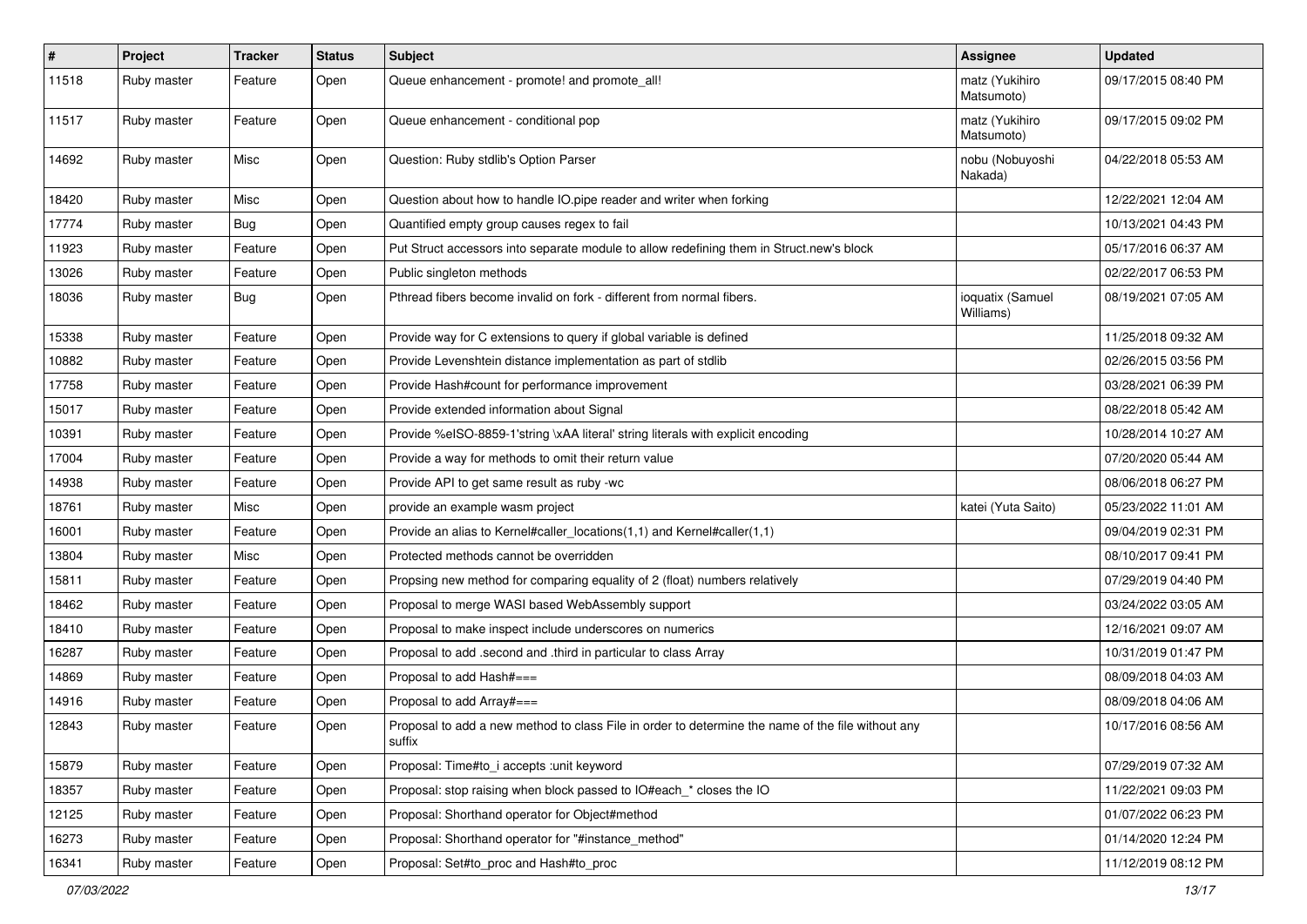| $\vert$ # | Project     | <b>Tracker</b> | <b>Status</b> | <b>Subject</b>                                                                                                                                            | <b>Assignee</b>              | <b>Updated</b>      |
|-----------|-------------|----------------|---------------|-----------------------------------------------------------------------------------------------------------------------------------------------------------|------------------------------|---------------------|
| 17786     | Ruby master | Feature        | Open          | Proposal: new "ends" keyword                                                                                                                              |                              | 04/11/2021 01:40 AM |
| 15580     | Ruby master | Feature        | Open          | Proposal: method addition to class String called .indices (String#indices)                                                                                |                              | 07/29/2020 01:54 AM |
| 11868     | Ruby master | Feature        | Open          | Proposal for RubyVM::InstructionSequence.compile to return an object containing the syntax error<br>information currently written to STDERR               |                              | 04/21/2016 05:49 AM |
| 11815     | Ruby master | Feature        | Open          | Proposal for method `Array#difference`                                                                                                                    |                              | 07/20/2020 11:34 PM |
| 11361     | Ruby master | Feature        | Open          | proposal for easy method to nil-guard for generated variable name.                                                                                        |                              | 02/21/2016 12:01 PM |
| 18150     | Ruby master | Misc           | Open          | Proposal: Deprecate leading zero syntax to declare octals, since it's extremely confusing (and Python<br>3 removed it too)                                |                              | 09/04/2021 03:21 AM |
| 18841     | Ruby master | Feature        | Open          | Proposal: autoload relative                                                                                                                               |                              | 06/19/2022 11:22 PM |
| 17579     | Ruby master | Feature        | Open          | [Proposal] A suggestion for newline-separated shorthand notation, for the creation of Arrays<br>containing strings that may contain '' (space) characters |                              | 01/25/2021 04:33 PM |
| 15864     | Ruby master | Feature        | Open          | Proposal: Add methods to determine if it is an infinite range                                                                                             |                              | 08/22/2019 07:36 AM |
| 10215     | Ruby master | Feature        | Open          | prohibit subclassing for classes without allocator in Ruby                                                                                                |                              | 09/08/2014 07:29 AM |
| 15302     | Ruby master | Feature        | Open          | Proc#with and Proc#by, for partial function application and currying                                                                                      |                              | 11/23/2018 10:16 AM |
| 7082      | Ruby master | Feature        | Open          | Process. kill 0 in windows can return spurious success                                                                                                    |                              | 12/25/2017 06:15 PM |
| 8786      | Ruby master | Feature        | Open          | Process.clock gettime(:realtime)                                                                                                                          |                              | 08/15/2013 10:33 PM |
| 15477     | Ruby master | Feature        | Open          | Proc#arity returns -1 for composed lambda Procs of known arguments                                                                                        |                              | 03/15/2019 12:39 PM |
| 16752     | Ruby master | Feature        | Open          | :private param for const set                                                                                                                              |                              | 04/03/2020 12:35 AM |
| 17647     | Ruby master | Feature        | Open          | Print register `r11` on 32-bit ARM Linux                                                                                                                  |                              | 04/30/2021 11:22 AM |
| 18360     | Ruby master | Feature        | Open          | <b>PrettyPrint enhancements</b>                                                                                                                           |                              | 11/24/2021 12:15 AM |
| 16816     | Ruby master | Feature        | Open          | Prematurely terminated Enumerator should stay terminated                                                                                                  |                              | 04/09/2021 09:24 PM |
| 17565     | Ruby master | Misc           | Open          | Prefer use of access(2) in rb file load ok() to check for existence of require'd files                                                                    |                              | 01/21/2021 08:52 PM |
| 16487     | Ruby master | Misc           | Open          | Potential for SIMD usage in ruby-core                                                                                                                     |                              | 01/16/2020 05:25 AM |
| 10343     | Ruby master | Feature        | Open          | Postfix notations for 'when' and 'else' inside 'case' statement                                                                                           |                              | 10/08/2014 05:25 PM |
| 11446     | Ruby master | Feature        | Open          | Possible work around for the requirement to supplying arguments like this: .map(&:method,<br><arguments>)</arguments>                                     |                              | 08/14/2015 04:40 PM |
| 11630     | Ruby master | Feature        | Open          | possibility to serialize Proc or Lambda                                                                                                                   |                              | 11/23/2015 01:34 PM |
| 11700     | Ruby master | Feature        | Open          | positive flags for reverse lookup to socket                                                                                                               |                              | 11/17/2015 02:48 AM |
| 11735     | Ruby master | Feature        | Open          | Porting String#squish and String#squish! from Ruby on Rails' Active Support                                                                               | matz (Yukihiro<br>Matsumoto) | 06/24/2016 08:02 AM |
| 17586     | Ruby master | Misc           | Open          | Please run Windows CI in all std-lib repos                                                                                                                |                              | 01/28/2021 02:34 PM |
| 9853      | Ruby master | Feature        | Open          | Please consider quoted generation of hash like in %h( foo bar bee blaa)                                                                                   |                              | 05/19/2014 04:43 PM |
| 10308     | Ruby master | Feature        | Open          | Pipes in Ruby                                                                                                                                             |                              | 09/30/2014 11:21 PM |
| 14392     | Ruby master | Feature        | Open          | Pipe operator                                                                                                                                             |                              | 12/13/2018 09:51 AM |
| 11100     | Ruby master | Feature        | Open          | Permit multiple captures with String[Regexp, ]                                                                                                            |                              | 01/24/2016 08:42 AM |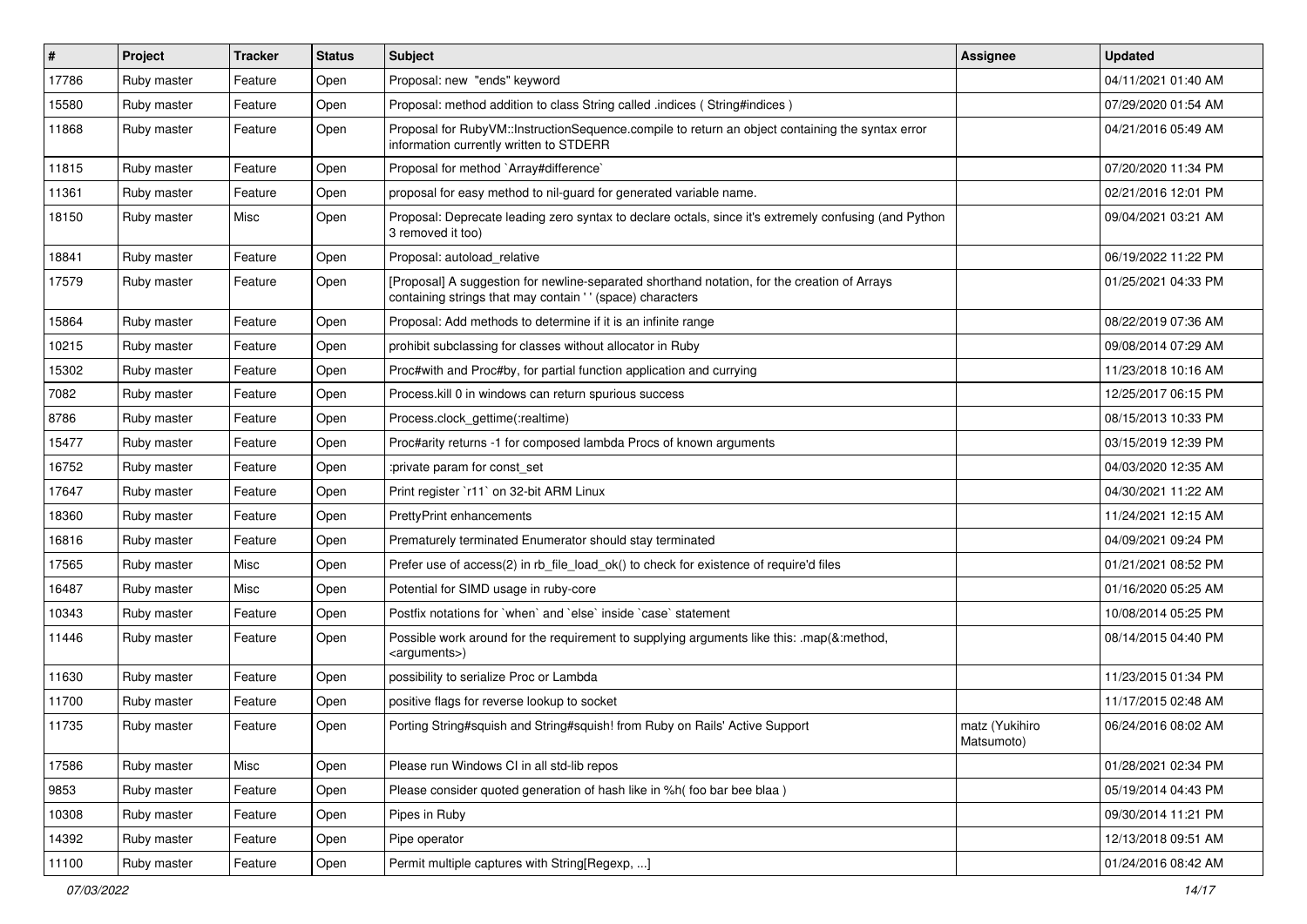| $\vert$ # | Project     | <b>Tracker</b> | <b>Status</b> | <b>Subject</b>                                                                        | <b>Assignee</b>               | <b>Updated</b>      |
|-----------|-------------|----------------|---------------|---------------------------------------------------------------------------------------|-------------------------------|---------------------|
| 15172     | Ruby master | Feature        | Open          | Performance: create method(s) to mimic __builtin_ctz compiler directive functionality |                               | 12/28/2018 05:11 PM |
| 14574     | Ruby master | Feature        | Open          | percent literals and binary encoding strings                                          |                               | 03/04/2018 07:38 AM |
| 10628     | Ruby master | Misc           | Open          | Peformance of URI module                                                              | naruse (Yui NARUSE)           | 12/26/2014 04:08 PM |
| 18384     | Ruby master | Feature        | Open          | Pattern Match Object                                                                  |                               | 05/07/2022 06:01 PM |
| 16370     | Ruby master | Feature        | Open          | Pattern matching with variable assignment (the priority of `in` operator)             |                               | 11/27/2019 01:55 PM |
| 17925     | Ruby master | <b>Bug</b>     | Open          | Pattern matching syntax using semicolon one-line                                      |                               | 06/04/2021 03:08 PM |
| 15918     | Ruby master | Feature        | Open          | Pattern matching for Set                                                              | ktsj (Kazuki Tsujimoto)       | 07/29/2019 08:12 AM |
| 18583     | Ruby master | Feature        | Open          | Pattern-matching: API for custom unpacking strategies?                                |                               | 03/17/2022 01:10 PM |
| 14715     | Ruby master | Feature        | Open          | Pathname#== should compare by #realpath instead of #to_s                              |                               | 08/26/2019 07:38 PM |
| 10370     | Ruby master | Feature        | Open          | [PATCH] We don't need to check whether rb_block_call exists                           |                               | 01/29/2019 06:46 PM |
| 15263     | Ruby master | <b>Bug</b>     | Open          | [PATCH] vm_trace.c (postponed_job_register): only hit main thread                     | ko1 (Koichi Sasada)           | 10/27/2018 11:35 PM |
| 11634     | Ruby master | Feature        | Open          | [PATCH] variable.c (rb_global_tbl): convert to id_table                               |                               | 10/29/2015 08:11 PM |
| 11299     | Ruby master | Feature        | Open          | [PATCH] use Array instead of custom struct for generic ivars                          | normalperson (Eric<br>Wong)   | 06/24/2015 12:38 AM |
| 15350     | Ruby master | Feature        | Open          | [PATCH] thread_sync.c (queue_sleep): remove deadlock checking                         |                               | 12/05/2018 08:42 AM |
| 14851     | Ruby master | Feature        | Open          | [PATCH] thread_pthread.c: remove non-sleepy timer thread implementation               |                               | 07/19/2021 05:23 AM |
| 13514     | Ruby master | Feature        | Open          | [PATCH] thread_pthread.c (native_sleep): preserve old unblock function                |                               | 07/27/2021 11:41 AM |
| 15310     | Ruby master | <b>Bug</b>     | Open          | [PATCH] thread_pthread.c: close race from UBF_TIMER and non-GVL-releasing thread      |                               | 11/20/2018 12:50 AM |
| 14759     | Ruby master | Feature        | Open          | [PATCH] set M ARENA MAX for glibc malloc                                              |                               | 03/15/2019 06:54 AM |
| 14153     | Ruby master | Feature        | Open          | [PATCH] resurrection of # -*- warn_past_scope: true -*-                               |                               | 12/26/2017 08:53 AM |
| 11710     | Ruby master | Feature        | Open          | [PATCH] Replace Set#merge with Set#merge! and make Set#merge non-mutating.            | knu (Akinori MUSHA)           | 11/18/2015 07:28 PM |
| 13245     | Ruby master | Feature        | Open          | [PATCH] reject inter-thread TLS modification                                          |                               | 09/12/2017 12:54 PM |
| 11796     | Ruby master | Feature        | Open          | [PATCH] Refactor reduce call get_stat()                                               |                               | 12/09/2015 02:33 PM |
| 11431     | Ruby master | Feature        | Open          | [PATCH] rb_parser_compile_*: remove volatile arg                                      |                               | 07/27/2021 07:27 AM |
| 13103     | Ruby master | Feature        | Open          | [PATCH] random.c: use "__NR_" syscall prefix on Linux (instead of "SYS_")             |                               | 01/11/2017 10:51 PM |
| 10423     | Ruby master | Feature        | Open          | [PATCH] opt_str_lit*: avoid literal string allocations                                | ko1 (Koichi Sasada)           | 01/05/2018 09:01 PM |
| 13719     | Ruby master | Feature        | Open          | [PATCH] net/http: allow existing socket arg for Net::HTTP.start                       |                               | 09/12/2020 09:45 PM |
| 13383     | Ruby master | Feature        | Open          | [PATCH] Module#source location                                                        | ioquatix (Samuel<br>Williams) | 01/09/2020 05:16 AM |
| 11786     | Ruby master | Feature        | Open          | [PATCH] micro-optimize case dispatch even harder                                      |                               | 12/09/2015 09:58 AM |
| 10225     | Ruby master | Feature        | Open          | [PATCH] *math.c: New method Math.normcdf                                              |                               | 01/05/2018 09:01 PM |
| 13385     | Ruby master | Feature        | Open          | [PATCH] Make Resolv::DNS::Name validation similar to host and dig commands            | akr (Akira Tanaka)            | 06/16/2017 08:04 AM |
| 10328     | Ruby master | Feature        | Open          | [PATCH] make OPT_SUPPORT_JOKE a proper VM option                                      | normalperson (Eric<br>Wong)   | 01/05/2018 09:01 PM |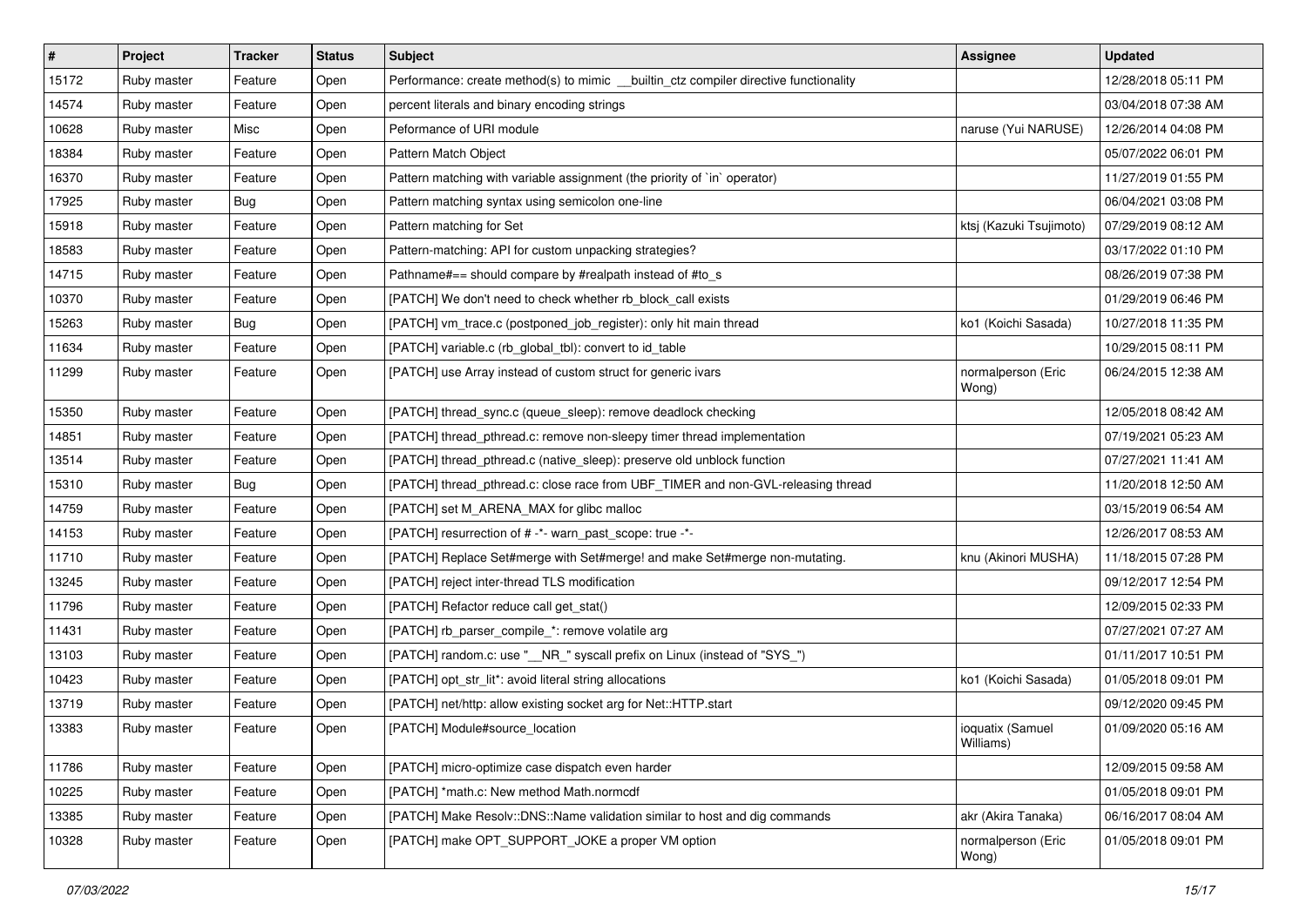| $\vert$ # | Project     | <b>Tracker</b> | <b>Status</b> | <b>Subject</b>                                                                           | <b>Assignee</b>              | <b>Updated</b>      |
|-----------|-------------|----------------|---------------|------------------------------------------------------------------------------------------|------------------------------|---------------------|
| 11273     | Ruby master | Feature        | Open          | [PATCH] Make it possible to `load` from a FIFO file                                      |                              | 07/23/2019 05:45 PM |
| 15006     | Ruby master | Feature        | Open          | [PATCH] io.c: use copy_file_range with every types of files                              |                              | 08/21/2018 07:52 PM |
| 15386     | Ruby master | <b>Bug</b>     | Open          | [PATCH] io.c (rb_io_check_char_readable): do not io_fflush buffered sockets              |                              | 12/06/2018 11:38 AM |
| 13095     | Ruby master | Feature        | Open          | [PATCH] io.c (rb_f_syscall): remove deprecation notice                                   |                              | 03/26/2017 06:21 AM |
| 15305     | Ruby master | Feature        | Open          | [PATCH] include/ruby/ruby.h (RB_ALLOCV*): remove GC guard                                | nobu (Nobuyoshi<br>Nakada)   | 07/27/2021 11:39 AM |
| 14859     | Ruby master | Feature        | Open          | [PATCH] implement Timeout in VM                                                          | ko1 (Koichi Sasada)          | 07/22/2018 07:42 AM |
| 14955     | Ruby master | Feature        | Open          | [PATCH] gc.c: use MADV_FREE to release most of the heap page body                        |                              | 08/14/2018 03:04 AM |
| 14813     | Ruby master | Feature        | Open          | [PATCH] gc.c: make gc_enter+gc_exit pairs dtrace probes, too                             | ko1 (Koichi Sasada)          | 12/17/2018 07:42 AM |
| 13697     | Ruby master | Feature        | Open          | [PATCH]: futex based thread primitives                                                   | kosaki (Motohiro<br>KOSAKI)  | 01/28/2018 11:41 PM |
| 14177     | Ruby master | Feature        | Open          | PATCH: File::Stat#dev on Windows                                                         |                              | 12/25/2017 06:15 PM |
| 12017     | Ruby master | Feature        | Open          | [PATCH] dedupe string keys from Marshal.load                                             |                              | 01/25/2016 09:02 AM |
| 8566      | Ruby master | Feature        | Open          | [PATCH] Allow to configure additional preludes                                           |                              | 12/10/2014 01:13 PM |
| 10552     | Ruby master | Feature        | Open          | [PATCH] Add Enumerable#frequencies and Enumerable#relative_frequencies                   |                              | 11/30/2014 11:56 AM |
| 10927     | Ruby master | Feature        | Open          | [PATCH] Add default empty string to string replacements                                  |                              | 03/04/2015 10:49 AM |
| 11315     | Ruby master | Feature        | Open          | [PATCH] Add Array#^ for parity with other set-like operations.                           |                              | 06/29/2015 05:05 AM |
| 10726     | Ruby master | Feature        | Open          | [PATCH 4/4] * New methods: Set#power                                                     |                              | 01/28/2015 07:48 AM |
| 10386     | Ruby master | Feature        | Open          | [PATCH 3/3] There is little possibility of using m_sqrt at complex.c                     |                              | 11/10/2014 11:10 PM |
| 10505     | Ruby master | Feature        | Open          | [PATCH 2/n] DDDDDDDD./Object#eql? with block. (ja/en)                                    |                              | 11/13/2014 05:52 PM |
| 10474     | Ruby master | Feature        | Open          | [PATCH 1/1] Refactoring math.c (Combined some macros into one macro)                     |                              | 11/10/2014 10:29 PM |
| 10318     | Ruby master | Feature        | Open          | [PATCH 0/n] Let underscore be positionally matched arg to omit binding obvious variable. |                              | 12/10/2020 08:53 AM |
| 10455     | Ruby master | Feature        | Open          | [PATCH 0/n] Combine interface for creating new matrix                                    |                              | 10/29/2014 10:17 PM |
| 10378     | Ruby master | Feature        | Open          | [PATCH $0/3$ ] It's better $(1 + 0i)$ .real? return true                                 |                              | 01/05/2018 09:01 PM |
| 17576     | Ruby master | Feature        | Open          | Partial Functions (procs, lambdas)                                                       |                              | 01/24/2021 07:58 PM |
| 16113     | Ruby master | Feature        | Open          | Partial application                                                                      |                              | 03/02/2021 02:00 PM |
| 6817      | Ruby master | Feature        | Open          | Partial application                                                                      | matz (Yukihiro<br>Matsumoto) | 12/25/2017 06:15 PM |
| 15734     | Ruby master | Feature        | Open          | Parsing of shorthand IPv4 addresses compatible with inet_aton                            |                              | 03/28/2019 05:50 PM |
| 18883     | Ruby master | <b>Bug</b>     | Open          | parse.y: trailing comma cannot coexist with star                                         |                              | 06/28/2022 07:25 AM |
| 18890     | Ruby master | <b>Bug</b>     | Open          | parse.y: pattern label is newline-sensitive if it is dynamic                             |                              | 07/03/2022 05:59 AM |
| 18878     | Ruby master | <b>Bug</b>     | Open          | parse.y: Foo::Bar {} is inconsistently rejected                                          |                              | 06/28/2022 03:38 AM |
| 18242     | Ruby master | Feature        | Open          | Parser makes multiple assignment sad in confusing way                                    |                              | 10/09/2021 07:58 AM |
| 14785     | Ruby master | Feature        | Open          | Parse guard statements like regular conditionals                                         |                              | 05/25/2018 05:46 AM |